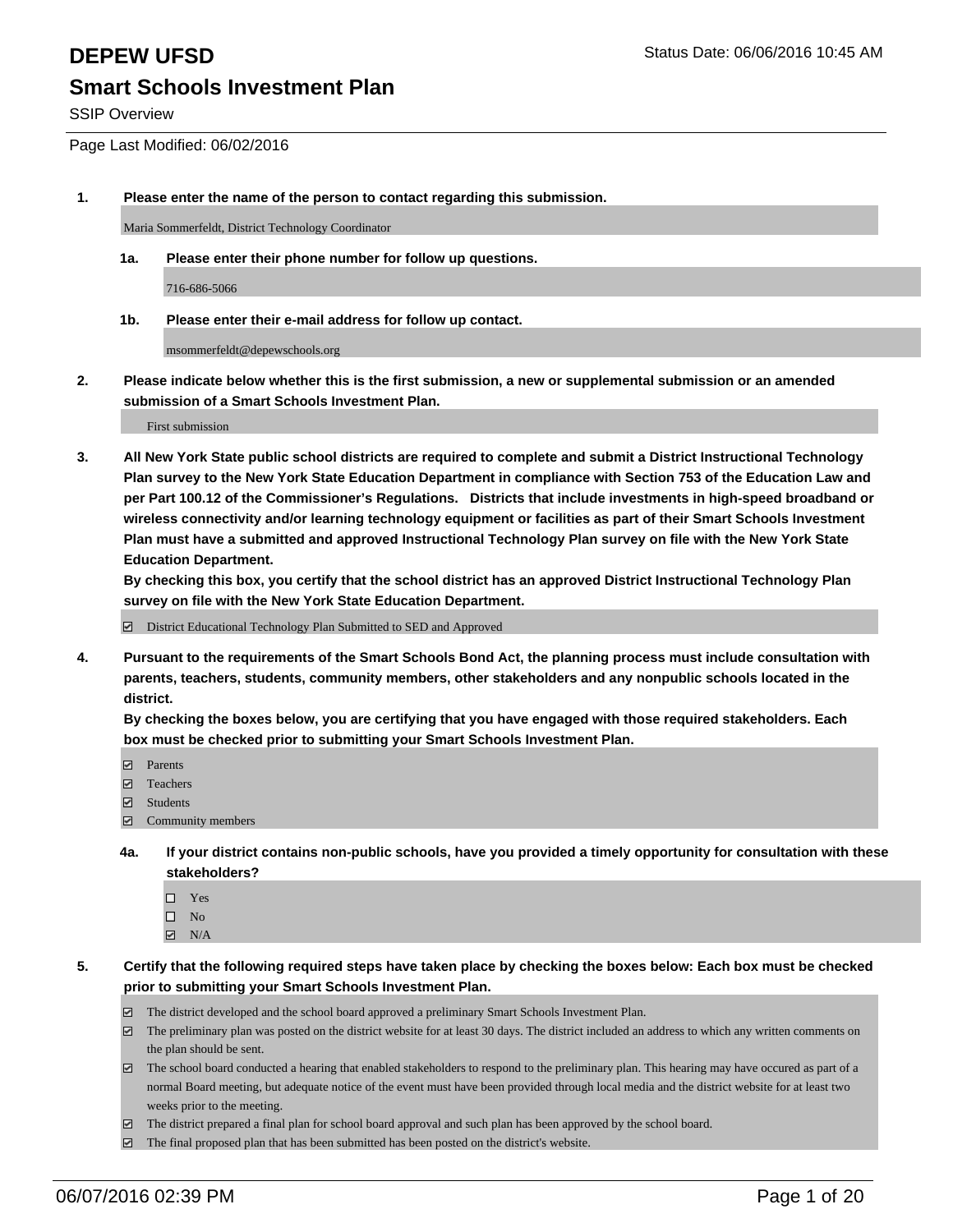SSIP Overview

Page Last Modified: 06/02/2016

**5a. Please upload the proposed Smart Schools Investment Plan (SSIP) that was posted on the district's website. Note that this should be different than your recently submitted Educational Technology Survey. The Final SSIP, as approved by the School Board, should also be posted on the website and remain there during the course of the projects contained therein.**

SSIP Depew 15-16 Final.pdf Smart Schools Investment Plan BOE 1-19-16.pptx

**6. Please enter an estimate of the total number of students and staff that will benefit from this Smart Schools Investment Plan based on the cumulative projects submitted to date.**

2,007

**7. An LEA/School District may partner with one or more other LEA/School Districts to form a consortium to pool Smart Schools Bond Act funds for a project that meets all other Smart School Bond Act requirements. Each school district participating in the consortium will need to file an approved Smart Schools Investment Plan for the project and submit a signed Memorandum of Understanding that sets forth the details of the consortium including the roles of each respective district.**

 $\Box$  The district plans to participate in a consortium to partner with other school district(s) to implement a Smart Schools project.

**8. Please enter the name and 6-digit SED Code for each LEA/School District participating in the Consortium.**

| <b>Partner LEA/District</b> | <b>ISED BEDS Code</b> |
|-----------------------------|-----------------------|
| (No Response)               | (No Response)         |

**9. Please upload a signed Memorandum of Understanding with all of the participating Consortium partners.**

(No Response)

### **10. Your district's Smart Schools Bond Act Allocation is:**

\$1,622,349

**11. Enter the budget sub-allocations by category that you are submitting for approval at this time. If you are not budgeting SSBA funds for a category, please enter 0 (zero.) If the value entered is \$0, you will not be required to complete that survey question.**

|                                       | Sub-<br>Allocations |
|---------------------------------------|---------------------|
| School Connectivity                   | 308,756             |
| Connectivity Projects for Communities | 0                   |
| <b>Classroom Technology</b>           | 1,038,948           |
| Pre-Kindergarten Classrooms           |                     |
| Replace Transportable Classrooms      |                     |
| High-Tech Security Features           | O                   |
| Totals:                               | 1,347,704.00        |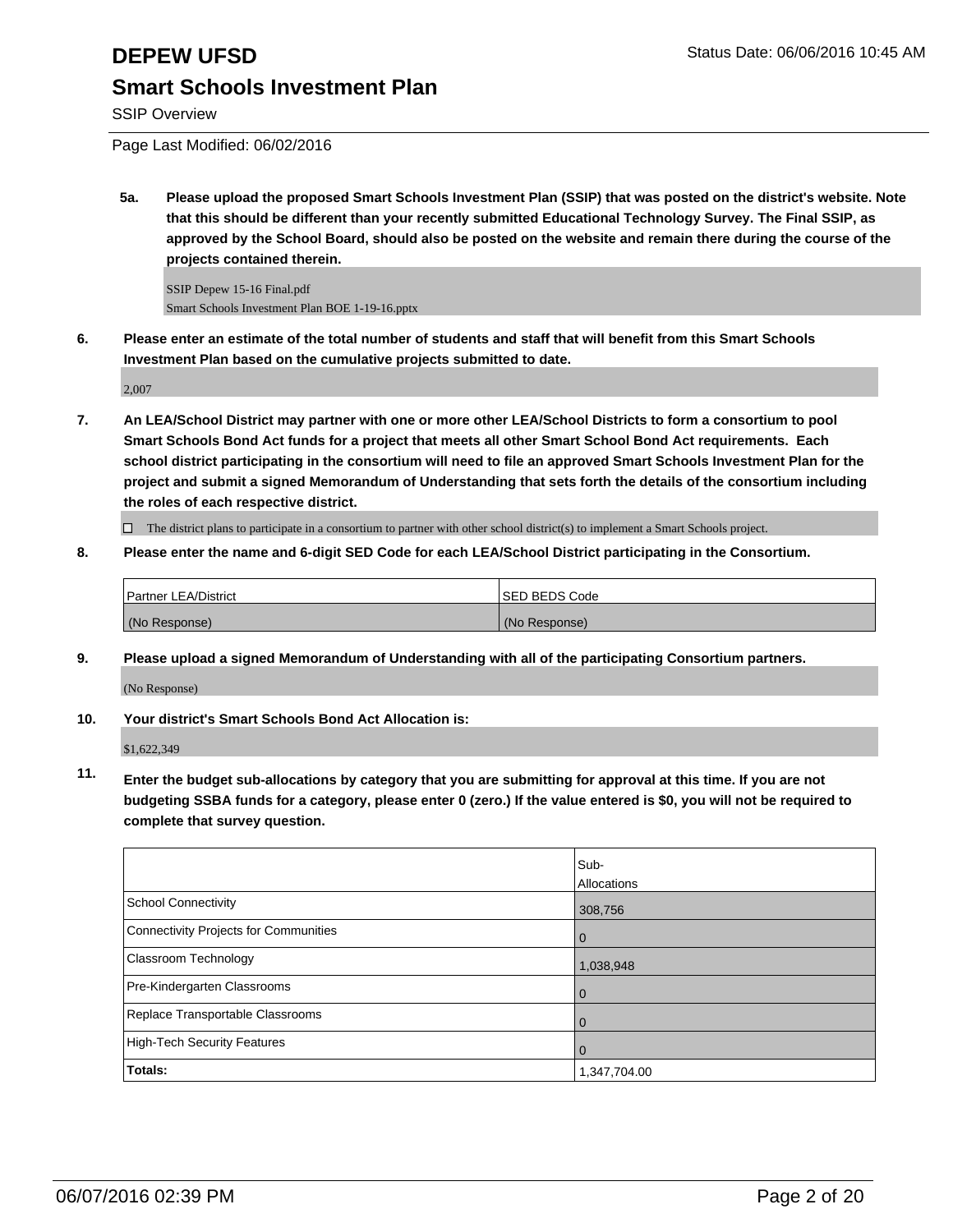# **DEPEW UFSD DEPEW UFSD Status Date: 06/06/2016 10:45 AM Smart Schools Investment Plan**

School Connectivity

Page Last Modified: 06/02/2016

- **1. In order for students and faculty to receive the maximum benefit from the technology made available under the Smart Schools Bond Act, their school buildings must possess sufficient connectivity infrastructure to ensure that devices can be used during the school day. Smart Schools Investment Plans must demonstrate that:**
	- **sufficient infrastructure that meets the Federal Communications Commission's 100 Mbps per 1,000 students standard currently exists in the buildings where new devices will be deployed, or**
	- **is a planned use of a portion of Smart Schools Bond Act funds, or**
	- **is under development through another funding source.**

**Smart Schools Bond Act funds used for technology infrastructure or classroom technology investments must increase the number of school buildings that meet or exceed the minimum speed standard of 100 Mbps per 1,000 students and staff within 12 months. This standard may be met on either a contracted 24/7 firm service or a "burstable" capability. If the standard is met under the burstable criteria, it must be:**

**1. Specifically codified in a service contract with a provider, and**

**2. Guaranteed to be available to all students and devices as needed, particularly during periods of high demand, such as computer-based testing (CBT) periods.**

**Please describe how your district already meets or is planning to meet this standard within 12 months of plan submission.**

Currently, the district utilizes mobile laptop carts that move between classrooms. We have determined our current wireless does not meet the demands of our teachers and students. This is evident due to the numerous errors users receive when accessing the network, even with sufficient wireless access points in their location. The mobile devices are saturating the wireless network, response times are slow and some users are delayed from accessing the network when the demand has reached full capacity. The district contracted with our local BOCES to perform a thorough wireless survey of our school buildings and campus. The survey identified our coverage needs, gaps and proposed future needs in support of computer based testing. A project was developed to encompass the replacement of end of life equipment and management controller. In this project wireless access points supporting 802.11 n/ac standards will replace outdated APs, the new APs will be located in areas identified on the wireless survey.

- **1a. If a district believes that it will be impossible to meet this standard within 12 months, it may apply for a waiver of this requirement, as described on the Smart Schools website. The waiver must be filed and approved by SED prior to submitting this survey.**
	- $\Box$  By checking this box, you are certifying that the school district has an approved waiver of this requirement on file with the New York State Education Department.

### **2. Connectivity Speed Calculator (Required)**

|                  | INumber of<br>Students | Multiply by<br>100 Kbps | Divide by 1000 Current Speed<br>Ito Convert to<br>l Reauired<br>lSpeed in Mb | lin Mb | <b>Expected</b><br>Speed to be<br>Attained Within   Required<br>12 Months | Expected Date<br><b>When</b><br>Speed Will be |
|------------------|------------------------|-------------------------|------------------------------------------------------------------------------|--------|---------------------------------------------------------------------------|-----------------------------------------------|
|                  |                        |                         |                                                                              |        |                                                                           | l Met                                         |
| Calculated Speed | 1,826                  | 182,600                 | 182.6                                                                        | 100    | 547.7                                                                     | 12/31/2016                                    |

### **3. Briefly describe how you intend to use Smart Schools Bond Act funds for high-speed broadband and/or wireless connectivity projects in school buildings.**

Depew Union Free School District proposes to replace our current wireless network with an Aruba wireless controller, access points and upgrade our core data switches. This will move the district's Wi-Fi from centralized coverage to campus wide demand coverage which will handle the capacity of our one to one computer deployment. The district has worked with our local BOCES to evaluate the current coverage and develop a system to improve our coverage. The update to our Wi-Fi will support the use of mobile devices.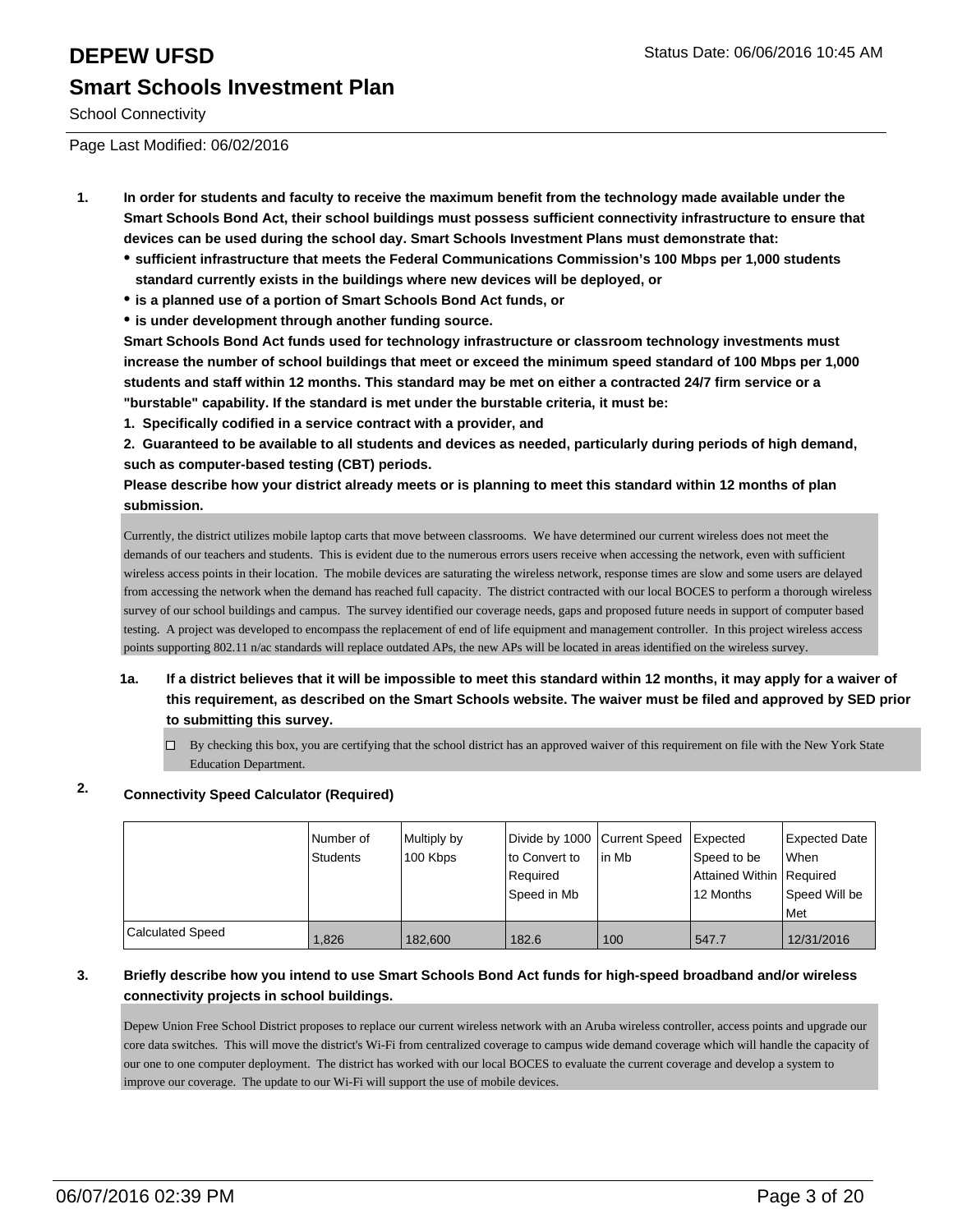# **DEPEW UFSD DEPEW UFSD Status Date: 06/06/2016 10:45 AM Smart Schools Investment Plan**

School Connectivity

Page Last Modified: 06/02/2016

**4. Briefly describe the linkage between the district's District Instructional Technology Plan and the proposed projects. (There should be a link between your response to this question and your response to Question 1 in Part E. Curriculum and Instruction "What are the district's plans to use digital connectivity and technology to improve teaching and learning?)**

A structured plan to improve wireless coverage, implement Google Apps for Education and Schoology (our learning management system) and one to one computing will move the district toward the goal of providing students with access to technology on a regular basis. The district has used budgeted and grant funds to subscribe to academic online resources in support of curriculum goals and objectives, and to provide professional development to our faculty and staff. The move to one to one computing will deliver additional access to students during and after school hours. In addition, our increased digital connectivity and technology will enhance the opportunity for K-12 research projects, enhance the implementation of the Common Core Learning Standards, particularly the standards in literacy/ELA with the use of various learning management systems and collaboration between teachers, students and parents. The opportunity for peer review and other types of collaboration with flipped classrooms will also be a great enhancement for our teaching and learning among staff and students. This 24/7 access to technology will greatly increase student engagement and extend learning opportunities truly beyond our school walls.

**5. If the district wishes to have students and staff access the Internet from wireless devices within the school building, or in close proximity to it, it must first ensure that it has a robust Wi-Fi network in place that has sufficient bandwidth to meet user demand.**

**Please describe how you have quantified this demand and how you plan to meet this demand.**

The district currently meets this standard with a minimum of 1Gb bandwidth within our schools. The district contracts with Erie 1 BOCES - WNYRIC for 1GB of bandwidth.

**6. As indicated on Page 5 of the guidance, the Office of Facilities Planning will have to conduct a preliminary review of all capital projects, including connectivity projects.**

| <b>Project Number</b> |  |
|-----------------------|--|
| 14-07-07-03-7-999-SB1 |  |

**7. Certain high-tech security and connectivity infrastructure projects may be eligible for an expedited review process as determined by the Office of Facilities Planning.**

**Was your project deemed eligible for streamlined review?**

Yes

**7a. Districts that choose the Streamlined Review Process will be required to certify that they have reviewed all installations with their licensed architect or engineer of record and provide that person's name and license number.**

**The licensed professional must review the products and proposed method of installation prior to implementation and review the work during and after completion in order to affirm that the work was code-compliant, if requested.**

 $\boxtimes$  I certify that I have reviewed all installations with a licensed architect or engineer of record.

**8. Include the name and license number of the architect or engineer of record.**

| Name              | License Number |
|-------------------|----------------|
| Shawn Wright, AIA | 29492          |

**9. If you are submitting an allocation for School Connectivity complete this table. Note that the calculated Total at the bottom of the table must equal the Total allocation for this category that you entered in the SSIP Overview overall budget.**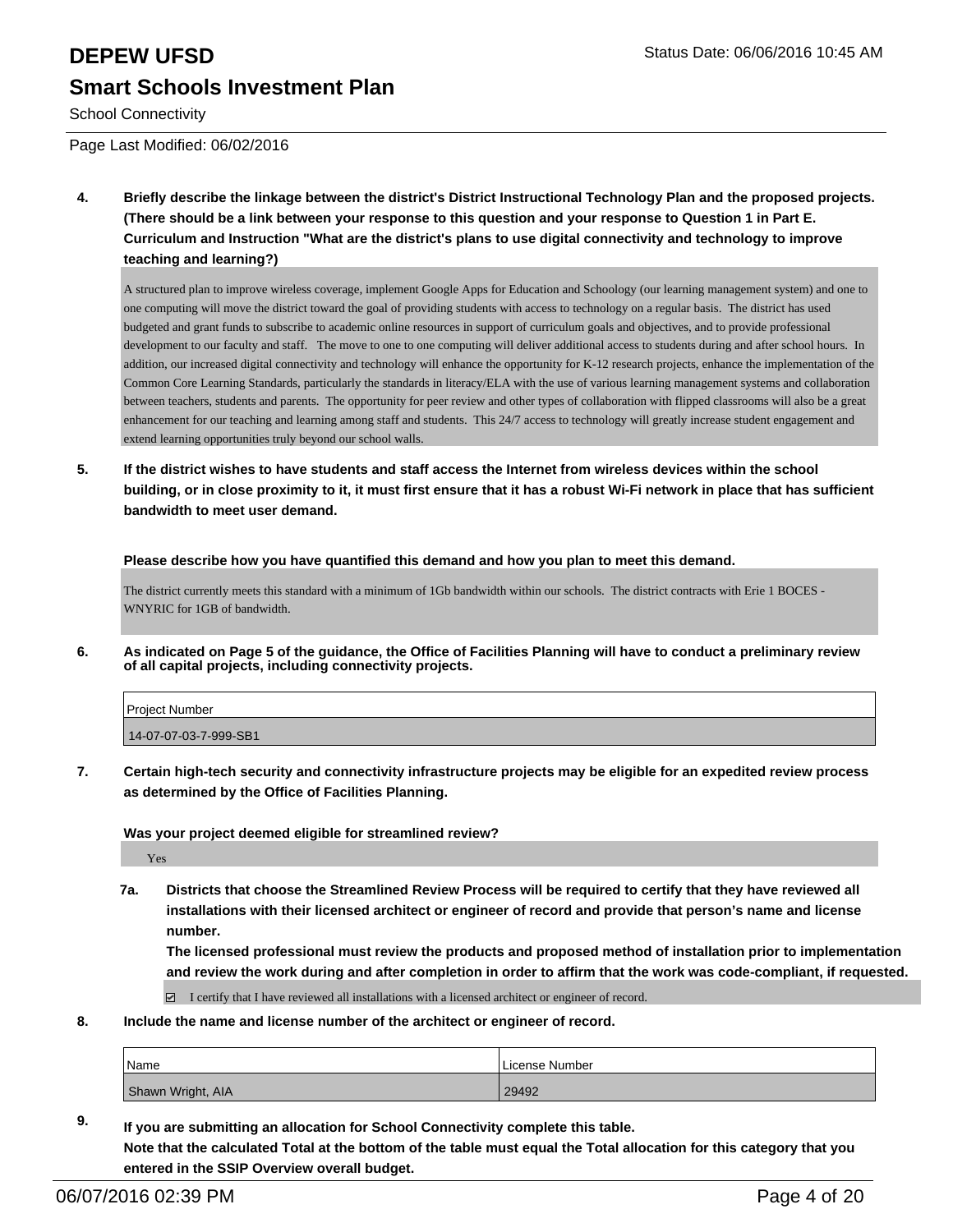School Connectivity

Page Last Modified: 06/02/2016

|                                            | Sub-          |
|--------------------------------------------|---------------|
|                                            | Allocation    |
| Network/Access Costs                       | (No Response) |
| <b>Outside Plant Costs</b>                 | (No Response) |
| School Internal Connections and Components | 261,848       |
| <b>Professional Services</b>               | 1,000         |
| Testing                                    | 12,500        |
| <b>Other Upfront Costs</b>                 | 13,408        |
| <b>Other Costs</b>                         | 20,000        |
| Totals:                                    | 308,756.00    |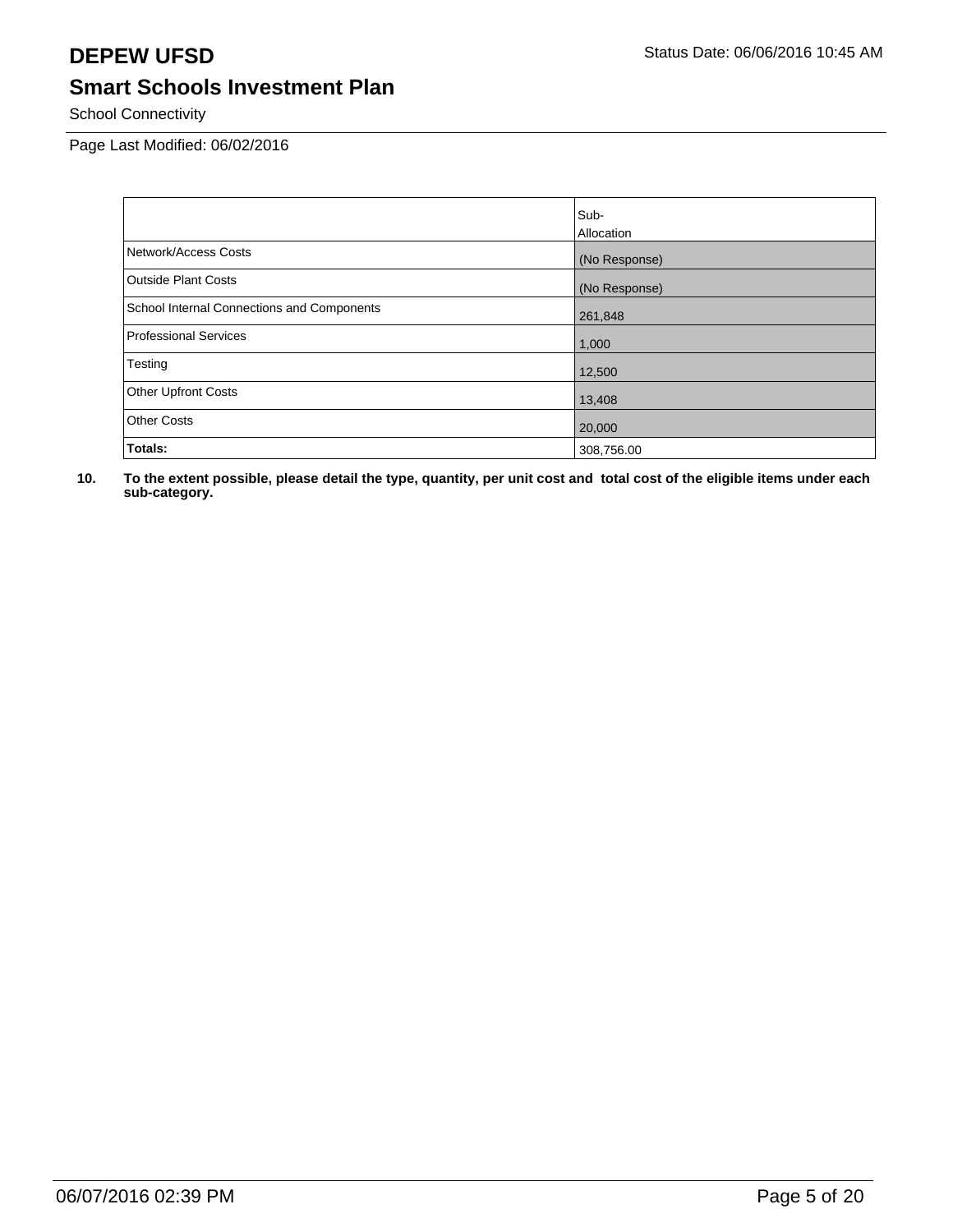School Connectivity

Page Last Modified: 06/02/2016

| Select the allowable expenditure<br>type.      | Item to be purchased                                          | Quantity       | Cost per Item | <b>Total Cost</b> |
|------------------------------------------------|---------------------------------------------------------------|----------------|---------------|-------------------|
| Repeat to add another item under<br>each type. |                                                               |                |               |                   |
| <b>Connections/Components</b>                  | 1 port 1000Base LX SFP Gigabit<br><b>Ethernet Transceiver</b> | 12             | 334           | 4,008             |
| <b>Connections/Components</b>                  | Aruba 7210 K-12 Bundle, 256 AP,<br>PEFNG and RFP              | $\mathbf{1}$   | 28,509        | 28,509            |
| <b>Connections/Components</b>                  | Aruba 7210 Mobility Controller                                | $\mathbf{1}$   | 10,095        | 10,095            |
| <b>Connections/Components</b>                  | PSU-350-AC, 350W AC Power Supply                              | $\overline{2}$ | 495           | 990               |
| <b>Connections/Components</b>                  | 1 port 10GBASE-SR Pluggable Plus                              | 4              | 348           | 1,392             |
| <b>Connections/Components</b>                  | 1 port 1000Base SX SFP Gigabit<br><b>Ethernet Transceiver</b> | 32             | 134           | 4,288             |
| <b>Connections/Components</b>                  | VSP 8000 100-240V 800W AC Power<br>Supply                     | $\overline{2}$ | 279           | 558               |
| <b>Connections/Components</b>                  | VSP 8000 Chassis Universal Slide<br><b>Rack Mount Kit</b>     |                | 173           | 346               |
| <b>Connections/Components</b>                  | VSP 8400 Chassis w 4 I/O module<br>slots                      | $\overline{2}$ | 6,123         | 12,246            |
| <b>Connections/Components</b>                  | VSP8400 24 port 1/10G SFP+ IO<br>Module                       | $\overline{2}$ | 5,249         | 10,498            |
| <b>Connections/Components</b>                  | VSP8400 24 port 100/1G/10G Coper<br><b>IO Module</b>          | 3              | 5,774         | 17,322            |
| <b>Connections/Components</b>                  | Aruba AP-215 Wireless Access Point,<br>802.11 n/ac            | 246            | 591           | 145,386           |
| <b>Connections/Components</b>                  | Aruba 270 Outdoor Wireless Access<br>Point                    | 12             | 1,186         | 14,232            |
| <b>Connections/Components</b>                  | Aruba 270 Series Outdoor AP Long<br><b>Mount Kit</b>          | 12             | 89            | 1,068             |
| Connections/Components                         | Aurba ClearPass Policy Manager 5K<br>Appliance                |                | 8,910         | 8,910             |
| Testing                                        | <b>Wireless Network Testing</b>                               | $\mathbf{1}$   | 12,500        | 12,500            |
| <b>Other Upfront Costs</b>                     | Design and Configuration                                      | $\mathbf{1}$   | 13,408        | 13,408            |
| <b>Other Costs</b>                             | Installation                                                  | $\mathbf{1}$   | 20,000        | 20,000            |
| <b>Professional Services</b>                   | Architectural/Engineering Assessment                          | $\mathbf{1}$   | 1,000         | 1,000             |
| <b>Connections/Components</b>                  | Cat 5E Patch Cables                                           | $\mathbf{1}$   | 2,000         | 2,000             |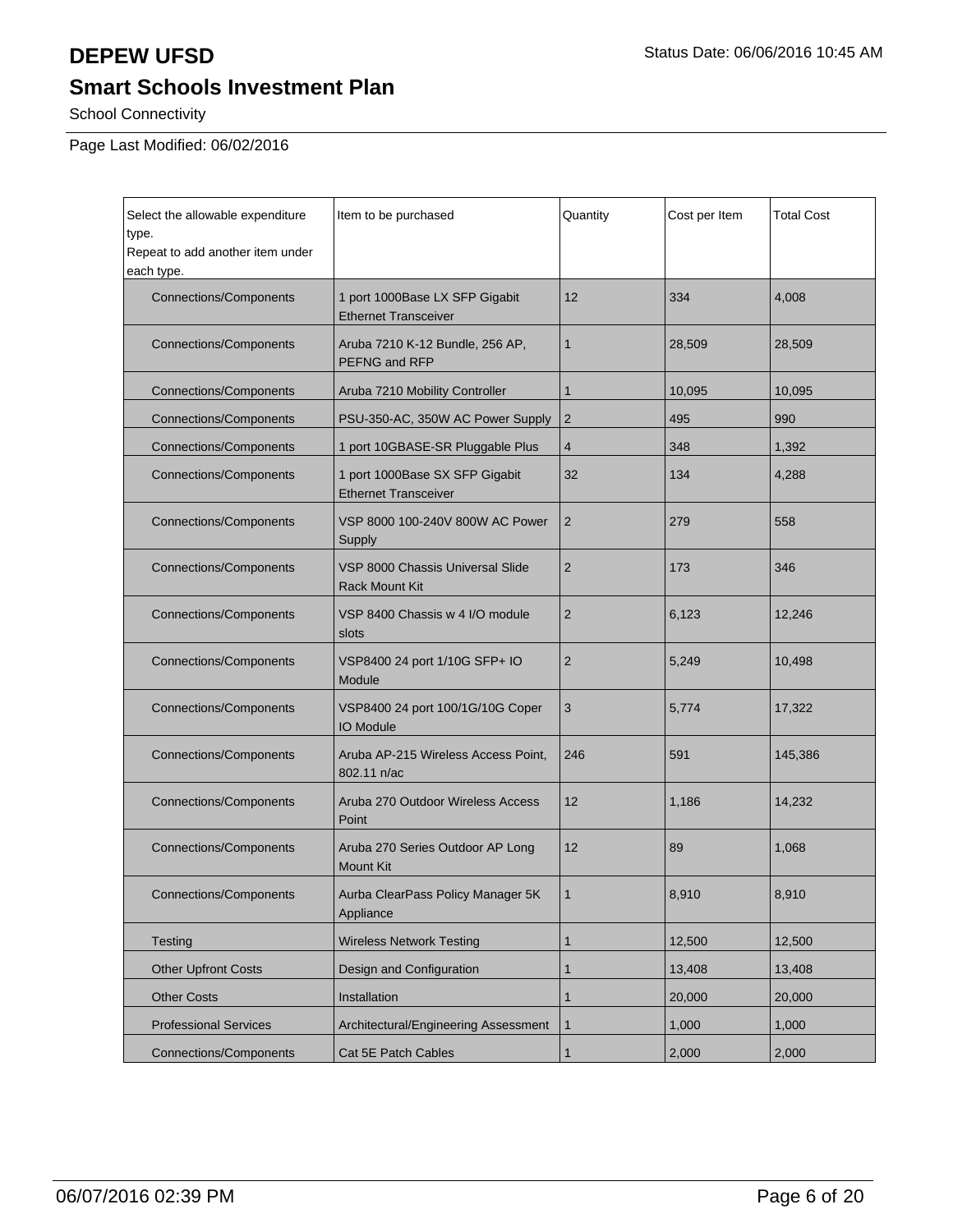Community Connectivity (Broadband and Wireless)

Page Last Modified: 05/25/2016

**1. Briefly describe how you intend to use Smart Schools Bond Act funds for high-speed broadband and/or wireless connectivity projects in the community.**

(No Response)

**2. Please describe how the proposed project(s) will promote student achievement and increase student and/or staff access to the Internet in a manner that enhances student learning and/or instruction outside of the school day and/or school building.**

(No Response)

**3. Community connectivity projects must comply with all the necessary local building codes and regulations (building and related permits are not required prior to plan submission).**

 $\Box$  I certify that we will comply with all the necessary local building codes and regulations.

**4. Please describe the physical location of the proposed investment.**

(No Response)

**5. Please provide the initial list of partners participating in the Community Connectivity Broadband Project, along with their Federal Tax Identification (Employer Identification) number.**

| Project Partners | I Federal ID # |
|------------------|----------------|
| (No Response)    | (No Response)  |

**6. If you are submitting an allocation for Community Connectivity, complete this table.**

**Note that the calculated Total at the bottom of the table must equal the Total allocation for this category that you entered in the SSIP Overview overall budget.**

|                             | Sub-Allocation |
|-----------------------------|----------------|
| Network/Access Costs        | (No Response)  |
| Outside Plant Costs         | (No Response)  |
| <b>Tower Costs</b>          | (No Response)  |
| Customer Premises Equipment | (No Response)  |
| Professional Services       | (No Response)  |
| Testing                     | (No Response)  |
| Other Upfront Costs         | (No Response)  |
| Other Costs                 | (No Response)  |
| Totals:                     |                |

| Select the allowable expenditure | Item to be purchased | Quantity      | Cost per Item | <b>Total Cost</b> |
|----------------------------------|----------------------|---------------|---------------|-------------------|
| type.                            |                      |               |               |                   |
| Repeat to add another item under |                      |               |               |                   |
| each type.                       |                      |               |               |                   |
| (No Response)                    | (No Response)        | (No Response) | (No Response) | (No Response)     |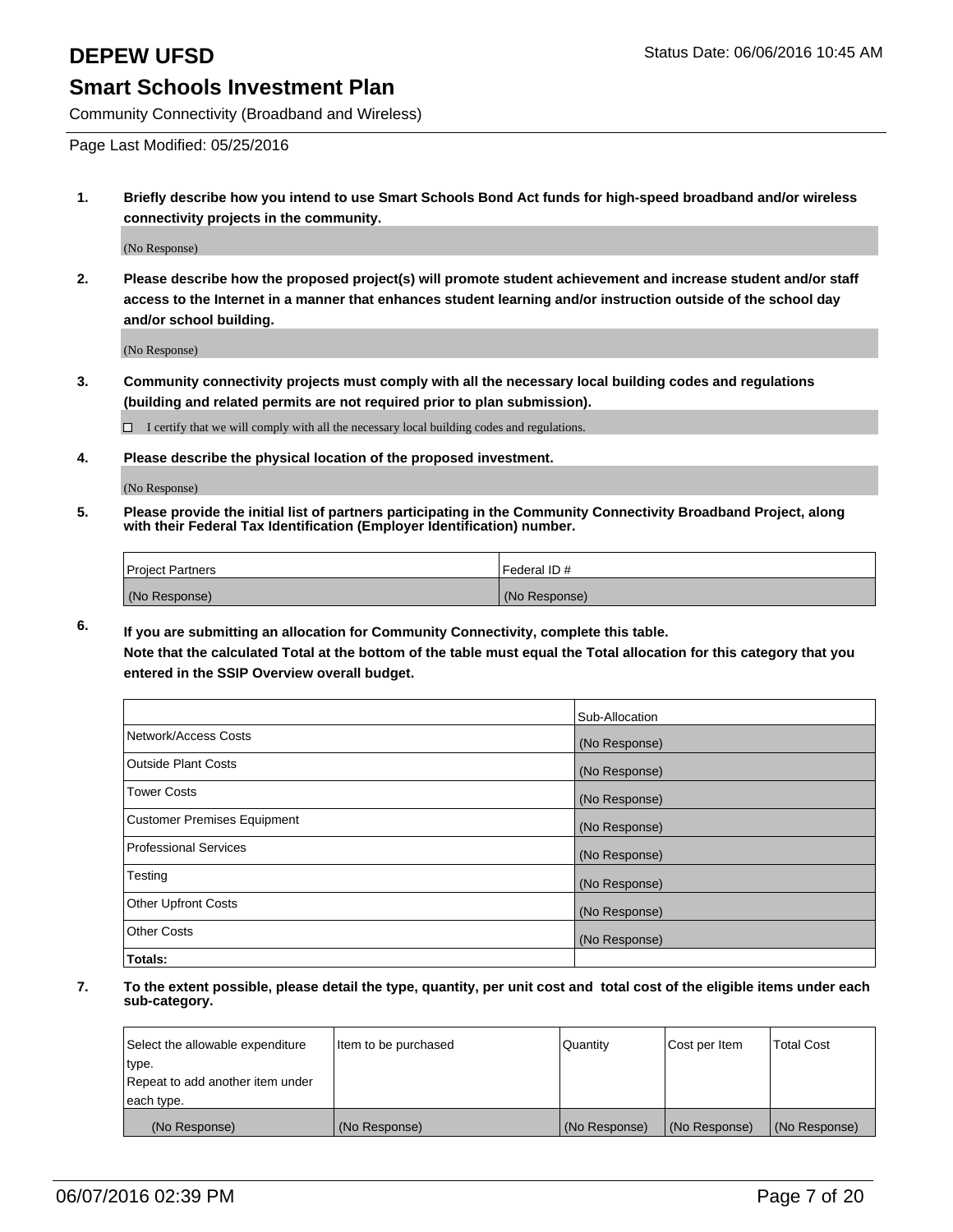Classroom Learning Technology

Page Last Modified: 06/06/2016

**1. In order for students and faculty to receive the maximum benefit from the technology made available under the Smart Schools Bond Act, their school buildings must possess sufficient connectivity infrastructure to ensure that devices can be used during the school day. Smart Schools Investment Plans must demonstrate that sufficient infrastructure that meets the Federal Communications Commission's 100 Mbps per 1,000 students standard currently exists in the buildings where new devices will be deployed, or is a planned use of a portion of Smart Schools Bond Act funds, or is under development through another funding source.**

**Smart Schools Bond Act funds used for technology infrastructure or classroom technology investments must increase the number of school buildings that meet or exceed the minimum speed standard of 100 Mbps per 1,000 students and staff within 12 months. This standard may be met on either a contracted 24/7 firm service or a "burstable" capability. If the standard is met under the burstable criteria, it must be:**

**1. Specifically codified in a service contract with a provider, and**

**2. Guaranteed to be available to all students and devices as needed, particularly during periods of high demand, such as computer-based testing (CBT) periods.**

**Please describe how your district already meets or is planning to meet this standard within 12 months of plan submission.**

Depew Schools has a minimum of 1 GB network bandwidth coming to the district, between our school buildings and within our school buildings. The district currently contracts with Erie 1 BOCES - WNYRIC for 1GB bandwidth. We are utilizing networking switches that allow for 1GB to the desktop and 1GB between buildings. We utilize desktop computers that allow for 1GB to the desktop. Our Wi-Fi network only accommodates 54Mb to the device. We are looking to replace the aged Wi-Fi network equipment to accommodate current wireless protocols and increase our speed to mobile devices to 100Mb per device. In this Smart Schools Investment Plan we are also requesting funds under School Connectivity to improve our wireless access speeds. With approval of this plan we anticipate installation of the Wi-Fi network to be completed by December 31, 2016.

### **1a. If a district believes that it will be impossible to meet this standard within 12 months, it may apply for a waiver of this requirement, as described on the Smart Schools website. The waiver must be filed and approved by SED prior to submitting this survey.**

 $\Box$  By checking this box, you are certifying that the school district has an approved waiver of this requirement on file with the New York State Education Department.

### **2. Connectivity Speed Calculator (Required)**

|                         | Number of<br>Students | Multiply by<br>100 Kbps | Divide by 1000 Current Speed<br>lto Convert to<br>Required<br> Speed in Mb | lin Mb | <b>Expected</b><br>Speed to be<br>Attained Within   Required<br>12 Months | Expected Date<br>lWhen<br>Speed Will be<br><b>Met</b> |
|-------------------------|-----------------------|-------------------------|----------------------------------------------------------------------------|--------|---------------------------------------------------------------------------|-------------------------------------------------------|
| <b>Calculated Speed</b> | 1.826                 | 182,600                 | 182.6                                                                      | 100    | 547.7                                                                     | 12/31/2016                                            |

**3. If the district wishes to have students and staff access the Internet from wireless devices within the school building, or in close proximity to it, it must first ensure that it has a robust Wi-Fi network in place that has sufficient bandwidth to meet user demand.**

**Please describe how you have quantified this demand and how you plan to meet this demand.**

Depew Schools contracted with Erie 1 BOCES - WNYRIC to perform a wireless survey. Based on this survey the district does have sufficient wi-fi coverage. The district is planning a school connectivity project to increase our coverage to include all classrooms and large instructional spaces.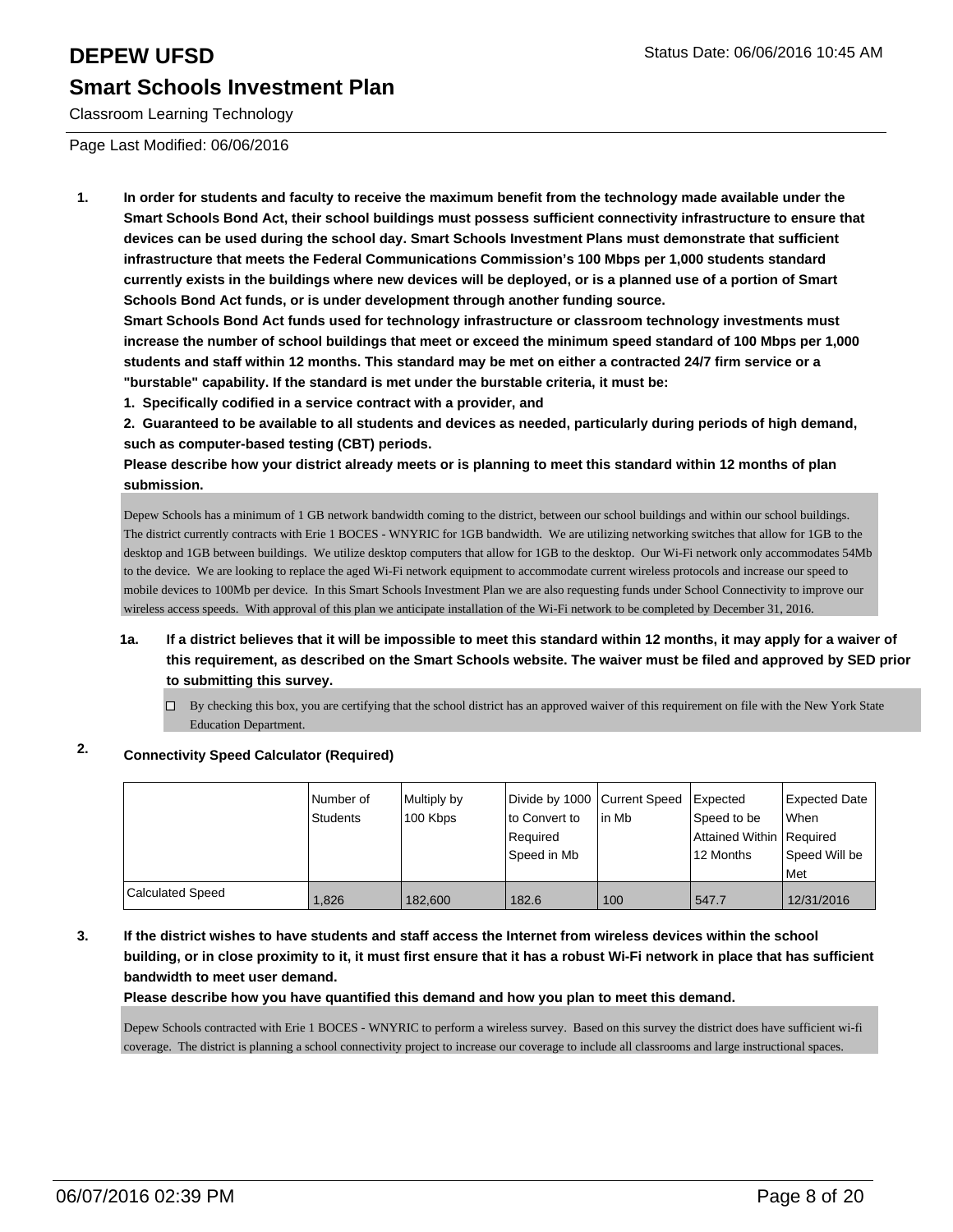Classroom Learning Technology

Page Last Modified: 06/06/2016

- **4. All New York State public school districts are required to complete and submit an Instructional Technology Plan survey to the New York State Education Department in compliance with Section 753 of the Education Law and per Part 100.12 of the Commissioner's Regulations. Districts that include educational technology purchases as part of their Smart Schools Investment Plan must have a submitted and approved Instructional Technology Plan survey on file with the New York State Education Department.**
	- By checking this box, you are certifying that the school district has an approved Instructional Technology Plan survey on file with the New York State Education Department.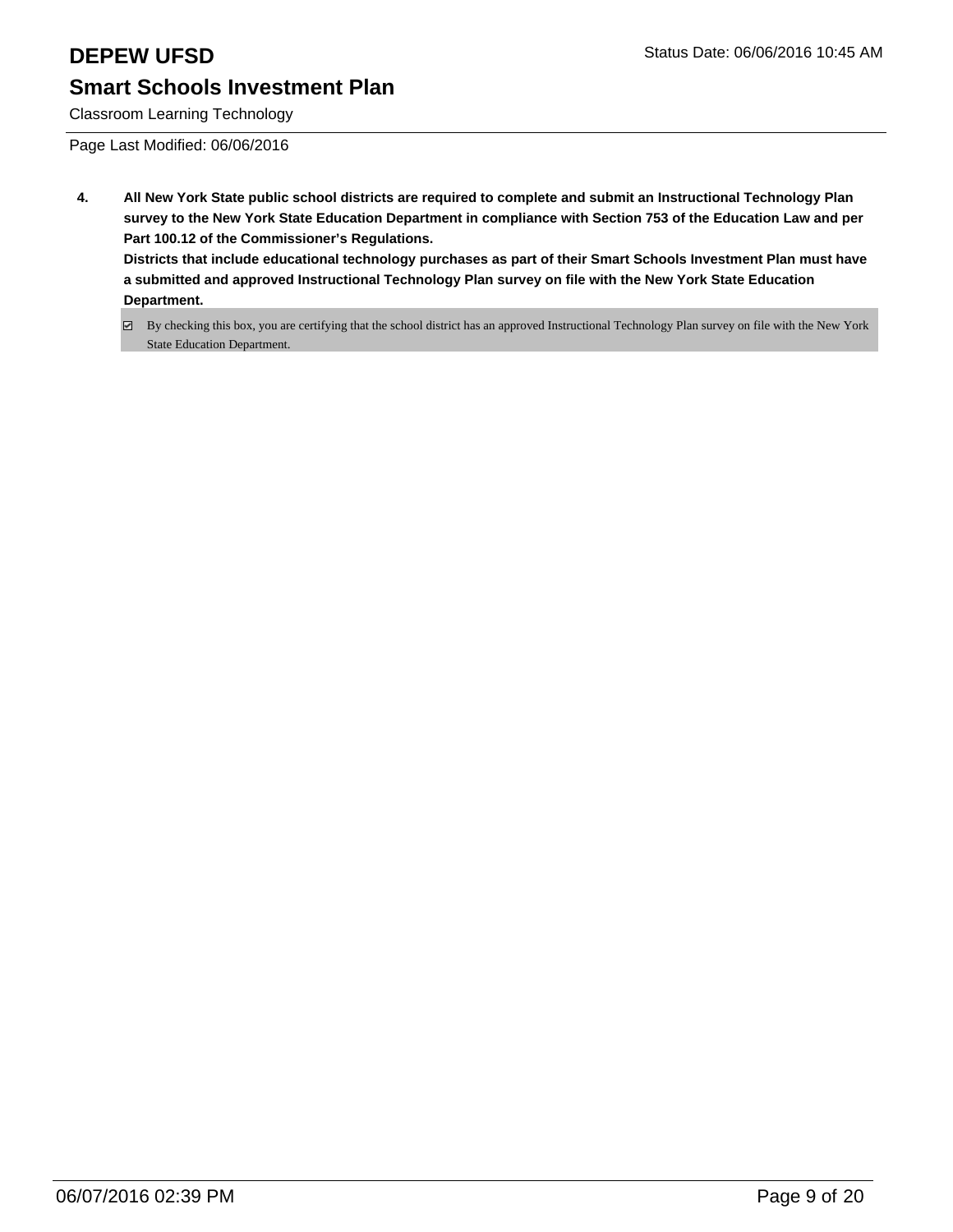Classroom Learning Technology

Page Last Modified: 06/06/2016

**5. Describe the devices you intend to purchase and their compatibility with existing or planned platforms or systems. Specifically address the adequacy of each facility's electrical, HVAC and other infrastructure necessary to install and support the operation of the planned technology.**

The district is planning for a one to one device implementation for our schools. In our elementary school building, grades K-2 will have iPad devices available in their home base classroom, which can be carried to specials and AIS classes. Grades 3-5 will have Chromebooks available in their home base classroom, which can be carried to specials and AIS classes. Devices will be returned to their home base at the end of the school day. At our middle and high school buildings, grades 6-12 will have Chromebooks assigned to students which they will carry with them to all academic, specials and AIS classes. Students will be able to take the Chromebook home for use after school hours.

Both the iPad and Chromebook are compatible with our current Microsoft Active Directory network, Google Apps for Education cloud based educational system, Schoology learning management system and wireless network.

The district will be expanding our pre-engineering, Project Lead The Way (PLTW) curriculum into the middle school with their Gateway to Technology program. Our high school PLTW program has been in place for over ten years and has been very successful in preparing students for college level engineering. We believe our middle school students will benefit from the PLTW curriculum and this will better prepare them for the high school PLTW curriculum. This curriculum will increase the number of students that graduate and move on to engineering in college and careers. We will be requesting desktop computers and robotics to start up the Gateway to Technology program, and desktop computers to meet the current hardware specifications for the high school PLTW Engineering curriculum.

Our plan also includes upgrading to LED projectors for use with our interactive whiteboards. This cost is included under Classroom Technology - Other Costs.

The district has implemented numerous online resources utilizing district and grant funds to supplement instruction:

- Google Apps for Education
- Schoology
- APEX Learning
- Castle Learning
- Renaissance Learning (STAR 360, Accelerated Reader 360, STAR Custom)
- IXL Math
- Zearn
- Learning A-Z
- Think Through Math
- Scholastic
- EasyTech (Learning.com)
- BrainPop
- Lexia Reading
- Noodle Tools
- PebbleGo (Capstone)
- TumbleBook
- World Book
- Destiny Quest
- MyOn
- Info Base Learning
- Fitness Gram

Our teachers have received professional development in the above resources and the integration of technology into our curriculum. Alternative funding has been earmarked for professional development, which will continue to be offered to strengthen teachers' skills with the implementation of technology.

The district expects to experience some energy savings by moving to one to one computing. Currently we have a computer lab in each building that will be phased out as the desktop computers age out. There will be a savings in power and cooling for these spaces. Most classrooms have one to four student computers which will also be phased out. The elementary classrooms will gain a charging cart, but will lose student desktop computers resulting in additional savings. Our current laptop carts will also be phased out as the technology ages out. Over the next few years we should experience energy savings.

To accommodate the increase in the amount of mobile devices and the management of devices and apps, the district has implemented mobile device management. For the Apple iPads we are using LightSpeed Mobile Device Management, and for the Chromebooks we are using Google Device Management. These applications support the management of devices and over the air software updates. With the use of these systems, creating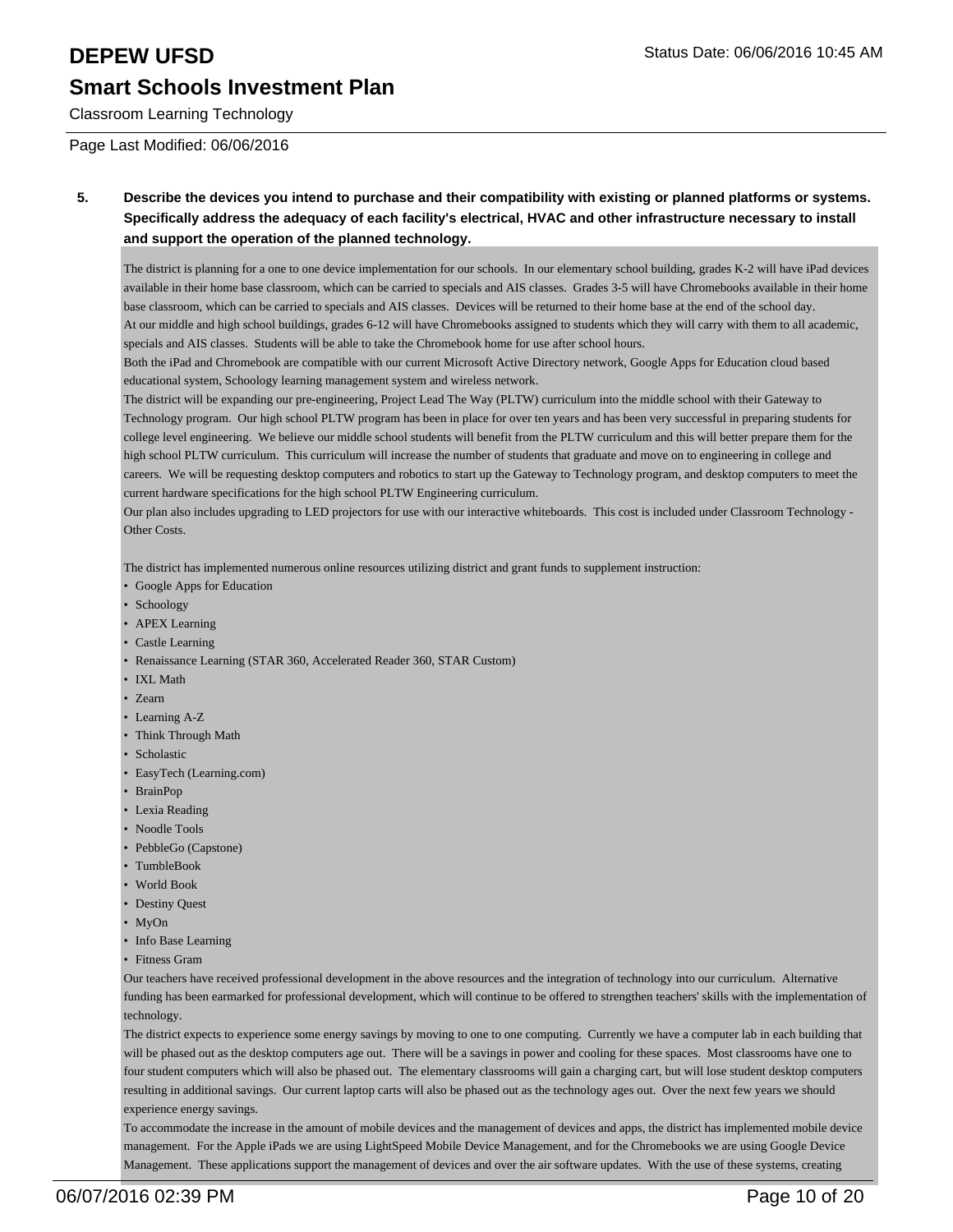Classroom Learning Technology

### Page Last Modified: 06/06/2016

common groups of devices based on roles, our current technical staff will have the ability to manage more devices.

### **6. Describe how the proposed technology purchases will:**

- **> enhance differentiated instruction;**
- **> expand student learning inside and outside the classroom;**
- **> benefit students with disabilities and English language learners; and**
- **> contribute to the reduction of other learning gaps that have been identified within the district.**

**The expectation is that districts will place a priority on addressing the needs of students who struggle to succeed in a rigorous curriculum. Responses in this section should specifically address this concern and align with the district's Instructional Technology Plan (in particular Question 2 of E. Curriculum and Instruction: "Does the district's instructional technology plan address the needs of students with disabilities to ensure equitable access to instruction, materials and assessments?" and Question 3 of the same section: "Does the district's instructional technology plan address the provision of assistive technology specifically for students with disabilities to ensure access to and participation in the general curriculum?"**

Asynchronous learning is now a key part of our educational landscape. Teachers and students use technology resources at home and school to further research, studies and collaboration. Moving to one to one computing will facilitate this to a much greater extent.

The move to one to one computing will increase access to technology for all students. Our plan is to supplement the devices with applications like: Dragon Speak, ZoomText, Fast ForWard and Zearn, to best meet the needs of our students with disabilities. Additional assistive technology will be identified for students based on their individualized education plan. The district currently subscribes to online resources to supplement instruction in ELA, mathematics, literacy, science and research, which are accessible by the mobile devices being requested in our plan.

The proposed technology purchases will greatly enhance differentiated instruction at all grade levels. Many of our software programs use computer adaptive technology to identify appropriate grade levels or learning gaps to personalize instruction for each student. Our technology purchases will permit students to work more efficiently in center-based groups allowing teachers to work in small groups with students on targeted learning tasks. Assignments will be able to be completed at home with teachers and students having the opportunity to access materials 24/7. This extension of learning outside the classroom is a key benefit of one to one computing. We believe students will read and write much more, a proven research-based strategy to increase academic achievement for ALL. One to one computing will also have huge benefits for our English Language Learners and Students with Disabilities. Students will be able to access text and other materials at their level. Pacing will also be adjusted for these learners. The possibilities to close learning gaps become very doable in a one to one technology rich environment. Data systems and dashboards will track individual student learning progress and adjustments can be made throughout the course of learning. In addition to the above modifications, the instructional technology provides many assistive technology options. For example with these students we will provide audio books, read/speak/write apps and touch screens to enlarge fonts, to provide greater access to learning resources.

### **7. Where appropriate, briefly describe how the proposed technology purchases will enhance ongoing communication with parents and other stakeholders and help the district facilitate technology-based regional partnerships, including distance learning and other efforts.**

The district currently has school to parent communication in place through our student information system, parent portal and district website. Additional parental communication will be available from teacher Google Sites or Schoology. Teachers are generating classroom assignments through Google Classroom and Schoology. Students will be encouraged to utilize the Chromebook at home. Parents will be able to monitor student assignments by logging in to Schoology, Google Classroom and PowerSchool, where they can review student assignments, calendars, progress reports and grades. Many teacher assignments contain links to online resources for additional assistance and expanded learning. Some of our online resources offer direct parental updates and reporting.

Through teacher leader grants the district has facilitated more regional collaboration. Technology tools have been a major focus of our collaboration. The district participates in BOCES' programs that continue to foster these partnerships.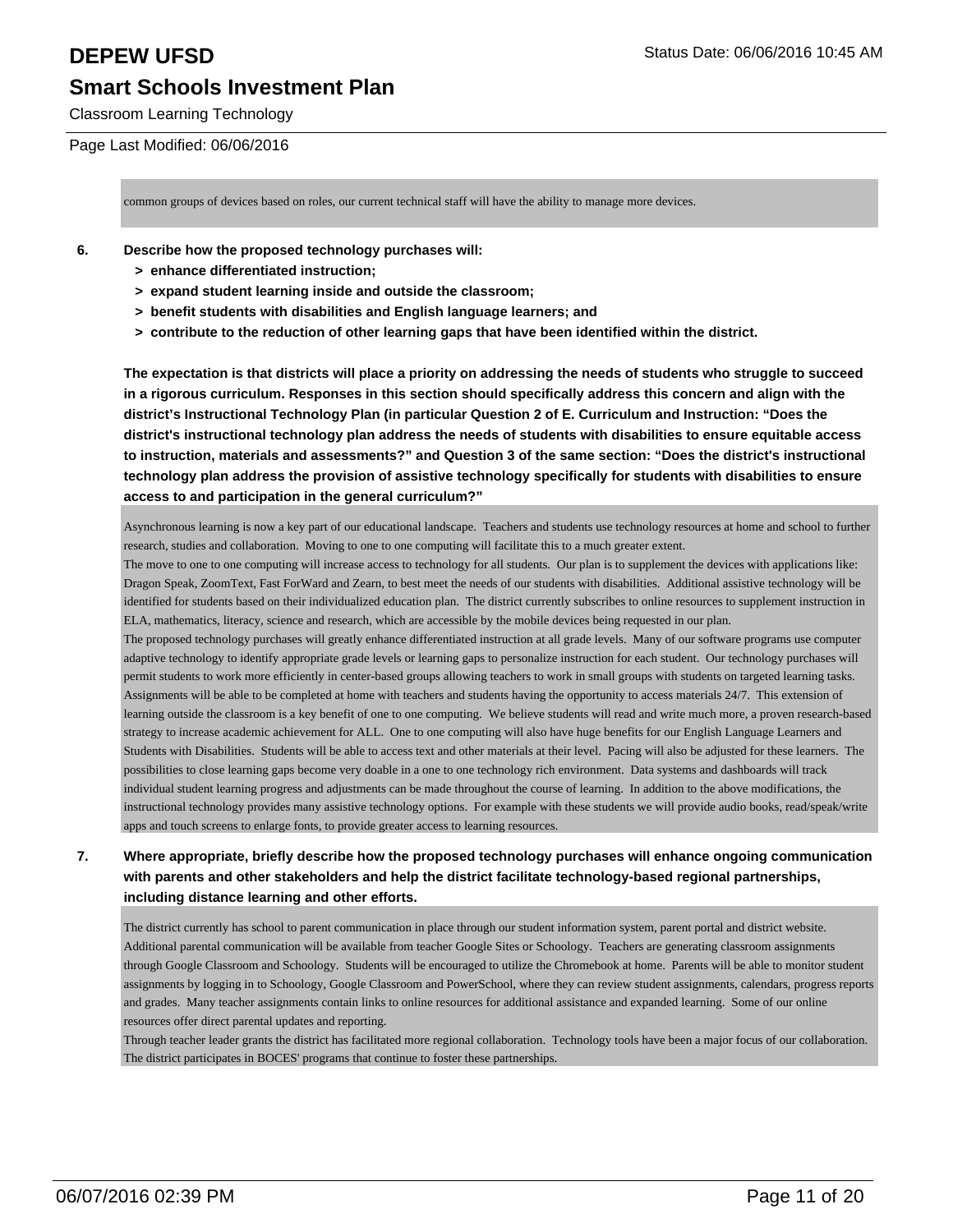group sessions during district functions.

Classroom Learning Technology

Page Last Modified: 06/06/2016

**8. Describe the district's plan to provide professional development to ensure that administrators, teachers and staff can employ the technology purchased to enhance instruction successfully.**

**Note: This response should be aligned and expanded upon in accordance with your district's response to Question 1 of F. Professional Development of your Instructional Technology Plan: "Please provide a summary of professional development offered to teachers and staff, for the time period covered by this plan, to support technology to enhance teaching and learning. Please include topics, audience and method of delivery within your summary."**

The district has a .5 Technology Integrator and a .6 BOCES Technology Integrator who focus on the use of our online resources, technology integration and learning management systems with our teachers, administrators and staff. Specific attention will be placed on students utilizing the iPads and Chromebooks regularly in the classroom. Training will also focus on accessibility at home (for parents) and all the resources available and strategies to implement in the classroom. This training will be held during the school day, after school and throughout the summer. Training for parents will be offered through fact sheets, online help centers, at parent conferences, instructional videos on our district website and

| Date     | <b>Grade/Content Area</b>     | <b>Activity</b>                                    | Time           |
|----------|-------------------------------|----------------------------------------------------|----------------|
| 9/1/15   | All Staff                     | Superintendents Conference Day                     | See schedule   |
| 9/8/15   | All Staff                     | Superintendents Conference Day                     | See schedule   |
| 9/14/15  | Open                          | Google Classroom                                   | 8-11 or 11-2   |
| 9/21/15  | K-12 Support Staff            | Google Training                                    | 8-11 or 12-3   |
| 9/28/15  | Open                          | Schoology                                          | 8-11 or 11-2   |
| 9/28/15  | Grade K-1 Math                | Data Review and Assessment<br>Modification         | $8:30 - 3:00$  |
| 9/29/15  | Grade 2-3 Math                | Data Review and Assessment<br>Modification         | 8:30 - 3:00    |
| 10/1/15  | Grade 4-5 Math                | Data Review and Assessment<br>Modification         | $8:30 - 3:00$  |
| 10/2/15  | Grade 6-12 ELA                | General Studies Secondary ELA                      | $8:00 - 3:00$  |
| 10/5/15  | Depew HS                      | Data Team Meetings                                 | $8:00 - 2:30$  |
| 10/6/15  | Grade 4-5 ELA                 | <b>Standard Deconstruction</b>                     | $8:30 - 3:00$  |
| 10/7/15  | Grade 2-3 ELA                 | <b>Standard Deconstruction</b>                     | $8:30 - 3:00$  |
| 10/8/15  | Open                          | Schoology                                          | 8-11 or 11-2   |
| 10/8/15  | Grade K-1 ELA                 | <b>Standard Deconstruction</b>                     | $8:30 - 3:00$  |
| 10/14/15 | Grade 5-8 Science             | Vertical Curriculum Alignment                      | $8:30 - 2:30$  |
| 10/21/15 | Grade 6-12 ELA/Social Studies | Spiraled Research Skills Argument                  | $8:00 - 2:30$  |
| 10/27/15 | Grade K-8 Math                | General Studies: Modeling with<br><b>Fractions</b> | $8:00 - 3:00$  |
| 10/29/15 | Cayuga Elementary             | Data Team Meetings                                 | $12:00 - 3:00$ |
| 11/2/15  | Open                          | Google Classroom                                   | 8-11 or 12-3   |
| 11/5/15  | Grade 6-8 Math                | Interim Assessment #1 Review                       | 8-11 & 11-2    |
| 11/6/15  | Depew HS                      | Data Team Meetings                                 | $8:00 - 2:30$  |

Our 2015-2016 staff professional development schedule is listed below: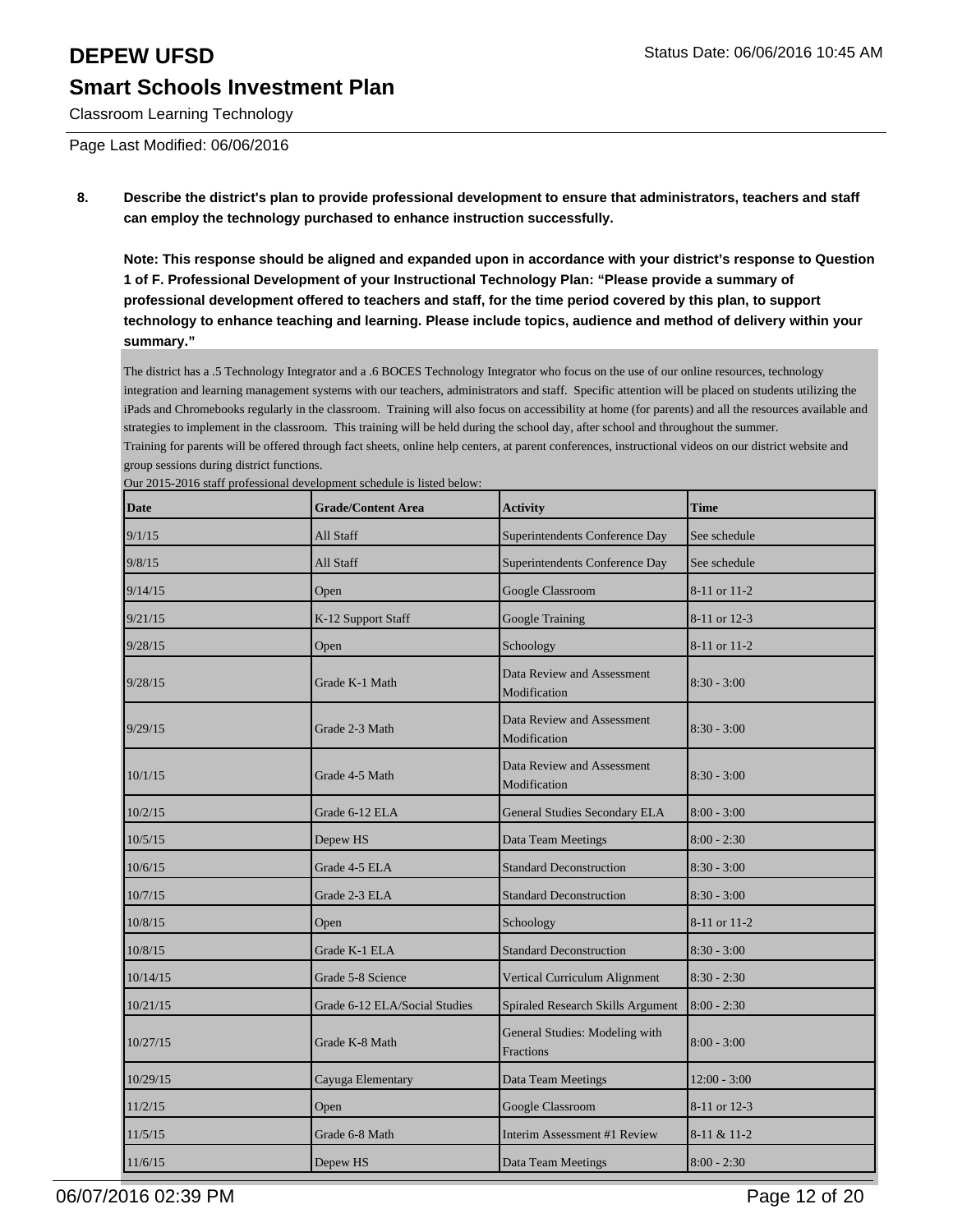Classroom Learning Technology

Page Last Modified: 06/06/2016

| 11/19/15 | Grade 9-11 Math               | Algebra/Geometry/Algebra2       | $8:00 - 2:30$  |
|----------|-------------------------------|---------------------------------|----------------|
| 11/26/15 | All Staff                     | Superintendents Conference Day  | See schedule   |
| 11/30/15 | Depew MS                      | Data Team Meetings              | 11:30 - 2:30   |
| 12/2/15  | Grade K-5 Math                | <b>DCA</b> Math                 | $8:00 - 3:00$  |
| 12/3/15  | Grade 6-12 Math               | <b>DCA Secondary Math</b>       | $8:00 - 3:00$  |
| 12/4/15  | Grade K-1 Math                | Interim Assessment #1 Review    | $8:30 - 3:00$  |
| 12/7/15  | Open                          | Google Classroom                | 8-11 or 12-3   |
| 12/9/15  | Grade 4-5 Math                | Interim Assessment #1 Review    | $8:30 - 3:00$  |
| 12/10/15 | Grade 2-3 Math                | Interim Assessment #1 Review    | $8:30 - 3:00$  |
| 12/16/15 | Cayuga Elementary             | Data Team Meeting               | $12:00 - 3:00$ |
| 1/6/16   | Grade 4-5                     | <b>STAR 360</b>                 | 8-11 or 12-3   |
| 1/7/16   | Grade K-1 ELA                 | Social Studies/ELA Alignment    | $8:30 - 3:00$  |
| 1/11/16  | Open                          | Google Apps                     | 8-11 or 11-2   |
| 1/12/16  | Grade 2-3 ELA                 | Social Studies/ELA Alignment    | $8:30 - 3:00$  |
| 1/14/16  | Grade 4-5 ELA                 | Social Studies/ELA Alignment    | $8:30 - 3:00$  |
| 1/20/16  | Grade K-3                     | <b>STAR 360</b>                 | 8-11 & 12-3    |
| 1/21/16  | Open                          | Google Apps                     | 8-11 or 12-3   |
| 1/25/16  | Open                          | Google Classroom                | 8-11 or 12-3   |
| 1/27/16  | Grade 6-8 ELA/Math            | <b>STAR 360</b>                 | $8:00 - 11:00$ |
| 1/27/16  | Grade 9-12 ELA/Math           | <b>STAR 360</b>                 | $11:30 - 2:30$ |
| 2/2/16   | Grade 6-12 Math               | General Studies: Secondary Math | $8:00 - 3:00$  |
| 2/3/16   | Grade K-1 Math                | Interim Assessment #2 Review    | $8:30 - 3:00$  |
| 2/4/16   | Grade 2-3 Math                | Interim Assessment #2 Review    | $8:30 - 3:00$  |
| 2/5/16   | Grade 4-5 Math                | Interim Assessment #2 Review    | $8:30 - 3:00$  |
| 2/8/16   | Cayuga Elementary             | Data Team Meeting               | 12:00 - 3:00   |
| 2/9/16   | Grade 9-11 Math               | Algebra/Geometry/Algebra 2      | $8:00 - 2:30$  |
| 2/22/16  | Open                          | Google Apps                     | 8-11 or 12-3   |
| 2/23/16  | Grade K-5                     | DCA Math                        | $8:00 - 3:00$  |
| 2/25/16  | Grade 6-8 Math                | Interim Assessment #2 Review    | 8-11 & 11-2    |
| 2/26/16  | Grade 6-12 Math               | DCA Secondary Math              | $8:00 - 3:00$  |
| 3/1/16   | Grade K-1 ELA                 | Social Studies/ELA Alignment    | $8:30 - 3:00$  |
| 3/1/16   | Grade 2-3 ELA                 | Social Studies/ELA Alignment    | $8:30 - 3:00$  |
| 3/3/16   | Grade 6-12 ELA/Social Studies | Spiraled CCLS Shifts            | $8:00 - 2:30$  |
| 3/7/16   | Grade 4-5 ELA                 | Social Studies/ELA Alignment    | $8:30 - 3:00$  |
| 3/7/16   | Depew HS                      | Data Team Meeting               | $8:00 - 2:30$  |
| 3/14/16  | Depew MS                      | Data Team Meeting               | $11:30 - 2:30$ |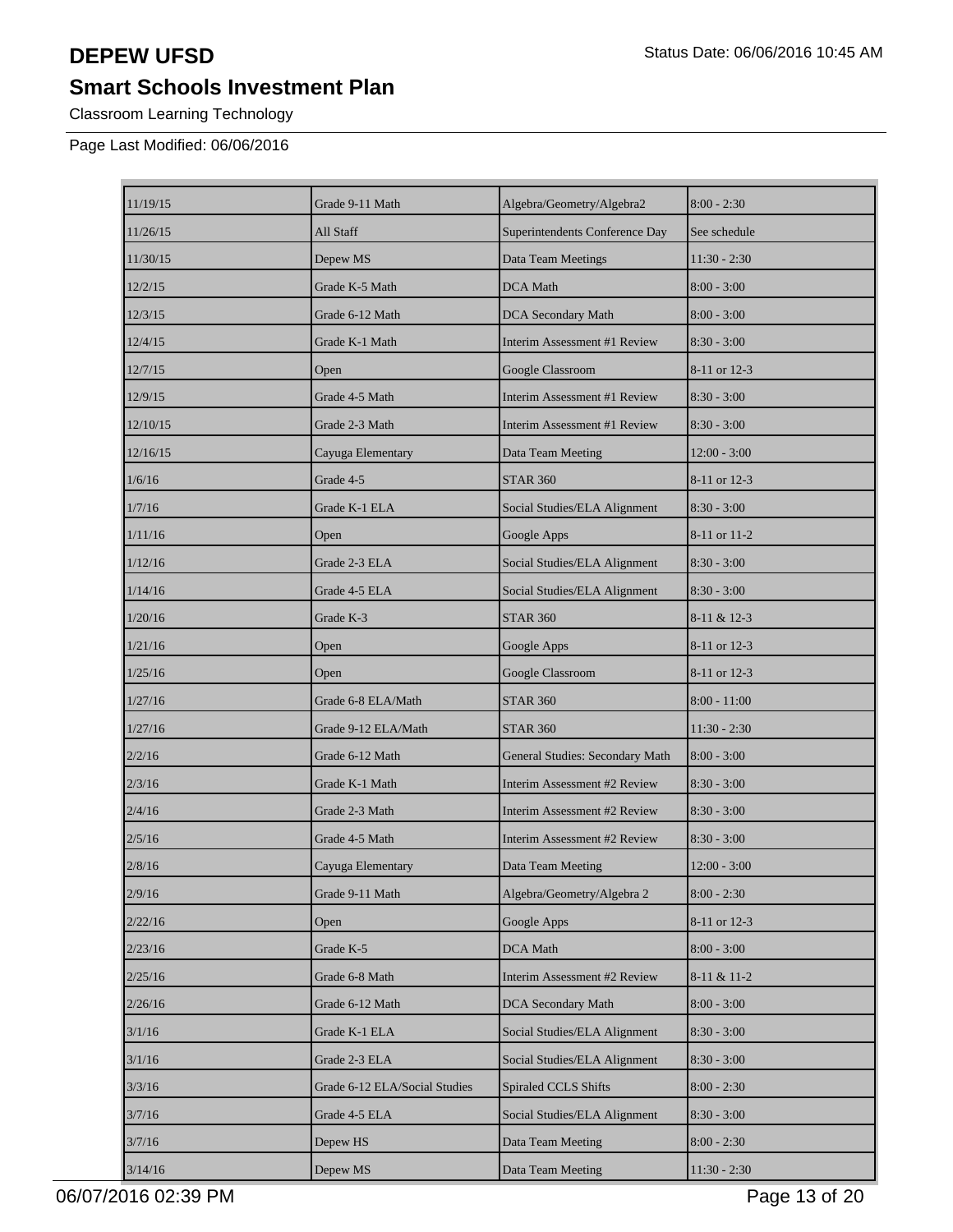Classroom Learning Technology

Page Last Modified: 06/06/2016

| 4/4/16                                                                                                                    | Open              | Schoology                                                                                                                                   | 8-11 or 11-2                                     |
|---------------------------------------------------------------------------------------------------------------------------|-------------------|---------------------------------------------------------------------------------------------------------------------------------------------|--------------------------------------------------|
| 4/21/16                                                                                                                   | Grade 6-8 Math    | Interim Assessment #3 Review                                                                                                                | 8-11 & 11-2                                      |
| 4/21/16                                                                                                                   | Open              | Google Classroom                                                                                                                            | 8-11 or 12-3                                     |
| 4/25/16                                                                                                                   | Depew MS          | Data Team Meeting                                                                                                                           | $11:30 - 2:30$                                   |
| 5/11/16                                                                                                                   | Grade K-12 Math   | <b>DCA</b> Secondary Math                                                                                                                   | $8:00 - 3:00$                                    |
| 5/16/16                                                                                                                   | Cayuga Elementary | Data Team Meeting                                                                                                                           | 12:00 - 3:00                                     |
| 5/23/16                                                                                                                   | Depew HS          | Data Team Meeting                                                                                                                           | $8:00 - 11:00$                                   |
| 6/6/16                                                                                                                    | Depew MS          | Data Team Meeting                                                                                                                           | $11:30 - 2:30$                                   |
| summer curriculum professional development schedule.                                                                      |                   | You can see that we have already planned for our one to one deployment, cloud-based systems and learning management with the following 2016 |                                                  |
| Course                                                                                                                    | No. of Sessions   | No. of Hours per Session                                                                                                                    | Date(s)                                          |
| <b>Student Engagement Strategies</b><br>(Kagan)                                                                           | $\overline{2}$    | 3                                                                                                                                           | Session 1 (late July) Session 2<br>(early August |
| PREREQUISITE course for any<br>technology classes: Schoology 101<br>(for elementary) setting up your<br>digital classroom |                   | 2                                                                                                                                           | To be determined                                 |
| Schoology 101 (for secondary)<br>setting up your digital classroom                                                        |                   | $\overline{2}$                                                                                                                              | To be determined                                 |
| Integrating Google Drive with<br>Schoology and Building Resources                                                         |                   | 2                                                                                                                                           | To be determined                                 |
| Schoology: Set up classes, courses,<br>create lessons, announcements and<br>parent communication                          | 1                 | 2                                                                                                                                           | To be determined                                 |
| Schoology: Creating assignments,<br>activities and discussion boards                                                      |                   | $\overline{2}$                                                                                                                              | To be determined                                 |
| Schoology: Creating tests, media<br>albums and embedding video/web<br>links                                               |                   | 2                                                                                                                                           | To be determined                                 |
| Schoology: Grading and rubrics                                                                                            | $\mathbf{1}$      | $\mathbf{2}$                                                                                                                                | To be determined                                 |
| Words Their Way (K-5)                                                                                                     | 1                 | 3                                                                                                                                           | To be determined                                 |
| Reader's Workshop (K-5)                                                                                                   | $\overline{2}$    | 5                                                                                                                                           | To be determined                                 |
| MyOn Reading software (ELA/SE<br>teachers)                                                                                |                   | 3                                                                                                                                           | To be determined                                 |
| Zearn Online Math (K-5 Math/SE<br>and 6-8 SC Math)                                                                        | 1                 | 4                                                                                                                                           | To be determined                                 |
| Algebra 2 (HS) curriculum and<br>CFA development                                                                          | 1                 | 4                                                                                                                                           | To be determined                                 |
| Algebra (HS) curriculum and CFA<br>development                                                                            |                   | 4                                                                                                                                           | To be determined                                 |

06/07/2016 02:39 PM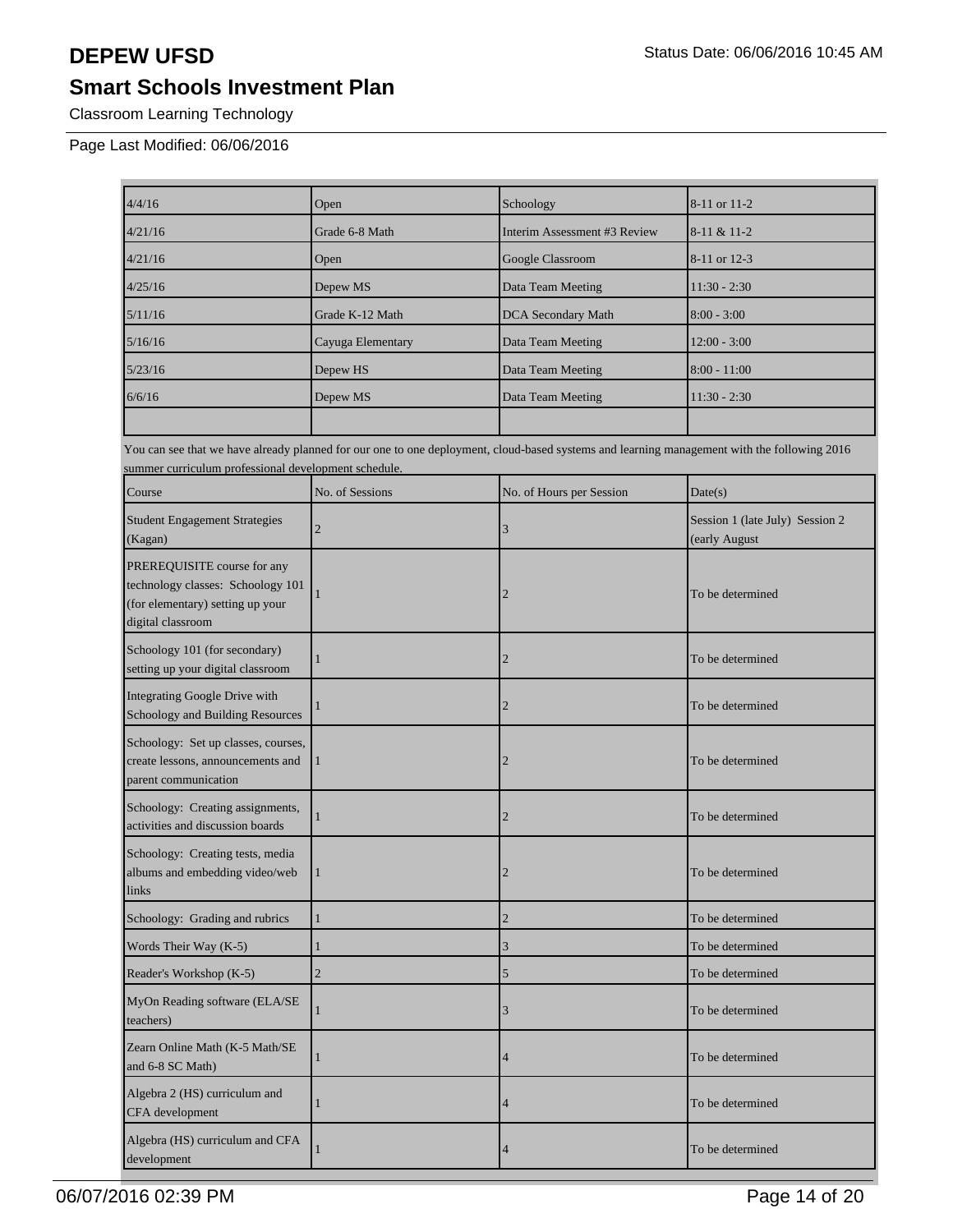Classroom Learning Technology

Page Last Modified: 06/06/2016

| Geometry (HS) curriculum and<br>CFA development  |  | To be determined |
|--------------------------------------------------|--|------------------|
| Grades K-2 Literacy and Social<br>Studies        |  | To be determined |
| Grades 3-5 Literacy and Social<br>Studies        |  | To be determined |
| Grades K-8 Social Studies<br>Framework/Inquiries |  | To be determined |

**9. Districts must contact the SUNY/CUNY teacher preparation program that supplies the largest number of the district's new teachers to request advice on innovative uses and best practices at the intersection of pedagogy and educational technology.**

 $\boxtimes$  By checking this box, you certify that you have contacted the SUNY/CUNY teacher preparation program that supplies the largest number of your new teachers to request advice on these issues.

**10. A district whose Smart Schools Investment Plan proposes the purchase of technology devices and other hardware must account for nonpublic schools in the district.**

**Are there nonpublic schools within your school district?**

- □ Yes
- $\boxtimes$  No
- **11. Nonpublic Classroom Technology Loan Calculator**

**The Smart Schools Bond Act provides that any Classroom Learning Technology purchases made using Smart Schools funds shall be lent, upon request, to nonpublic schools in the district. However, no school district shall be required to loan technology in amounts greater than the total obtained and spent on technology pursuant to the Smart Schools Bond Act and the value of such loan may not exceed the total of \$250 multiplied by the nonpublic school enrollment in the base year at the time of enactment.**

**See:**

**http://www.p12.nysed.gov/mgtserv/smart\_schools/docs/Smart\_Schools\_Bond\_Act\_Guidance\_04.27.15\_Final.pdf.**

|                                       | 1. Classroom<br>Technology<br>Sub-allocation | 2. Public<br>Enrollment<br>$(2014 - 15)$ | 3. Nonpublic<br>Enrollment<br>(2014-15) | l 4. Sum of<br>l Public and<br>l Nonpublic<br><b>Enrollment</b>                               | 15. Total Per<br>Pupil Sub-<br>lallocation | 16. Total<br>Nonpublic Loan<br>Amount |
|---------------------------------------|----------------------------------------------|------------------------------------------|-----------------------------------------|-----------------------------------------------------------------------------------------------|--------------------------------------------|---------------------------------------|
| Calculated Nonpublic Loan<br>  Amount |                                              |                                          |                                         | (No Response)   (No Response)   (No Response)   (No Response)   (No Response)   (No Response) |                                            |                                       |

- **12. To ensure the sustainability of technology purchases made with Smart Schools funds, districts must demonstrate a long-term plan to maintain and replace technology purchases supported by Smart Schools Bond Act funds. This sustainability plan shall demonstrate a district's capacity to support recurring costs of use that are ineligible for Smart Schools Bond Act funding such as device maintenance, technical support, Internet and wireless fees, maintenance of hotspots, staff professional development, building maintenance and the replacement of incidental items. Further, such a sustainability plan shall include a long-term plan for the replacement of purchased devices and equipment at the end of their useful life with other funding sources.**
	- $\boxtimes$  By checking this box, you certify that the district has a sustainability plan as described above.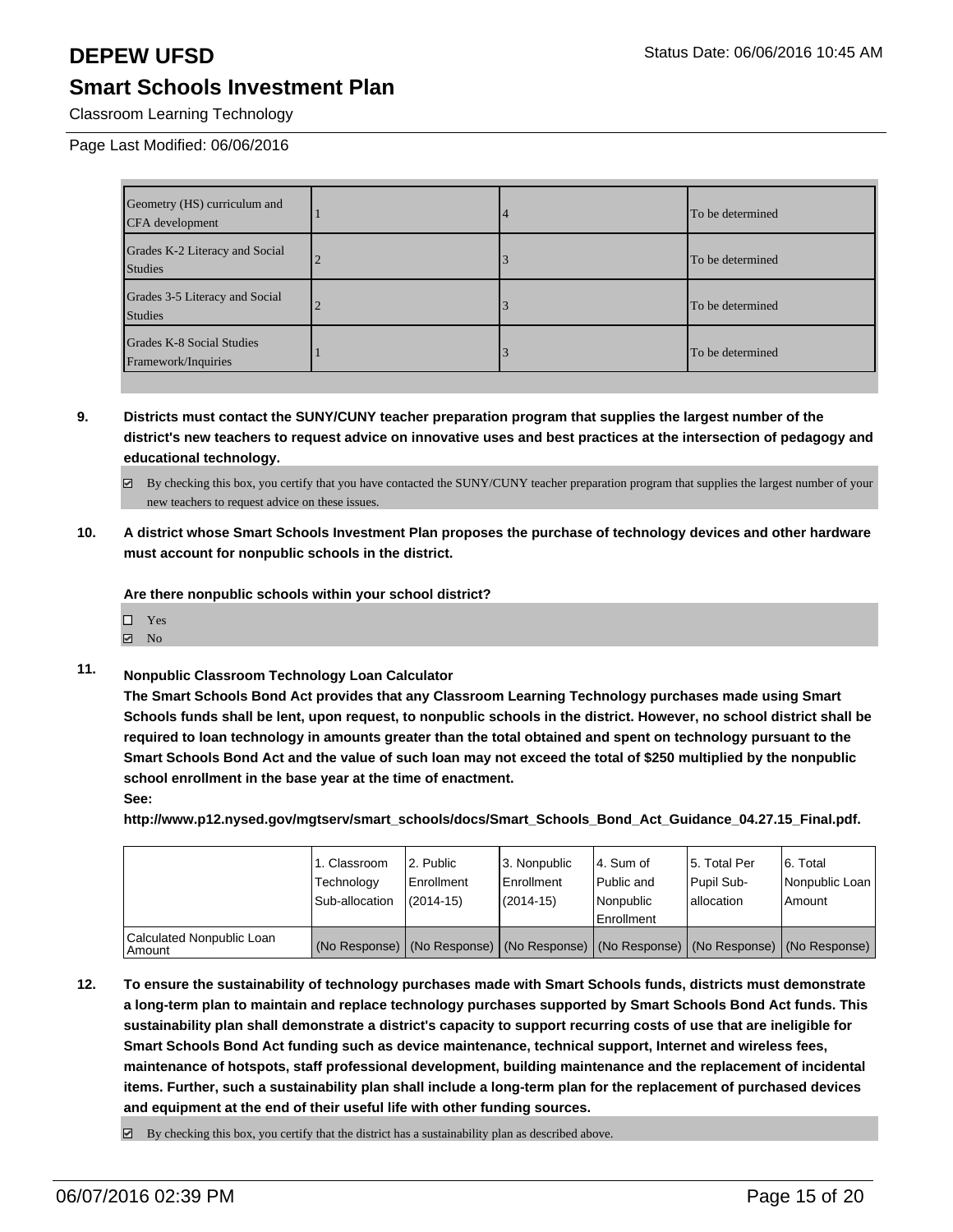Classroom Learning Technology

Page Last Modified: 06/06/2016

**13. Districts must ensure that devices purchased with Smart Schools Bond funds will be distributed, prepared for use, maintained and supported appropriately. Districts must maintain detailed device inventories in accordance with generally accepted accounting principles.**

By checking this box, you certify that the district has a distribution and inventory management plan and system in place.

**14. If you are submitting an allocation for Classroom Learning Technology complete this table. Note that the calculated Total at the bottom of the table must equal the Total allocation for this category that you entered in the SSIP Overview overall budget.**

|                         | Sub-Allocation |
|-------------------------|----------------|
| Interactive Whiteboards | 0              |
| Computer Servers        | O              |
| Desktop Computers       | 77,025         |
| Laptop Computers        | 464,650        |
| <b>Tablet Computers</b> | 175,600        |
| <b>Other Costs</b>      | 321,673        |
| Totals:                 | 1,038,948.00   |

| Select the allowable expenditure<br>type.<br>Repeat to add another item under<br>each type. | Item to be Purchased                                  | Quantity       | Cost per Item | <b>Total Cost</b> |
|---------------------------------------------------------------------------------------------|-------------------------------------------------------|----------------|---------------|-------------------|
| <b>Other Costs</b>                                                                          | iPad Keyboard Case                                    | 439            | 100           | 43,900            |
| <b>Laptop Computers</b>                                                                     | Chromebook                                            | 1575           | 294           | 463,050           |
| <b>Tablet Computers</b>                                                                     | iPad Air                                              | 439            | 400           | 175,600           |
| <b>Desktop Computers</b>                                                                    | Desktop                                               | 79             | 975           | 77,025            |
| <b>Laptop Computers</b>                                                                     | Laptop                                                | 2              | 800           | 1,600             |
| <b>Other Costs</b>                                                                          | <b>LED Projector</b>                                  | 113            | 800           | 90,400            |
| <b>Other Costs</b>                                                                          | <b>Chromebook Protective Case</b>                     | 1405           | 30            | 42,150            |
| <b>Other Costs</b>                                                                          | <b>Charging Locker</b>                                | $\overline{2}$ | 3,813         | 7,626             |
| <b>Other Costs</b>                                                                          | <b>Robotics</b>                                       | 20             | 1,075         | 21,500            |
| <b>Other Costs</b>                                                                          | <b>LaserJet Printer</b>                               | 1              | 2,832         | 2,832             |
| <b>Other Costs</b>                                                                          | Chromebook & iPad Cart                                | 36             | 2,965         | 70,740            |
| <b>Other Costs</b>                                                                          | Google Chrome OS Management<br><b>Console License</b> | 1,575          | 27            | 42,525            |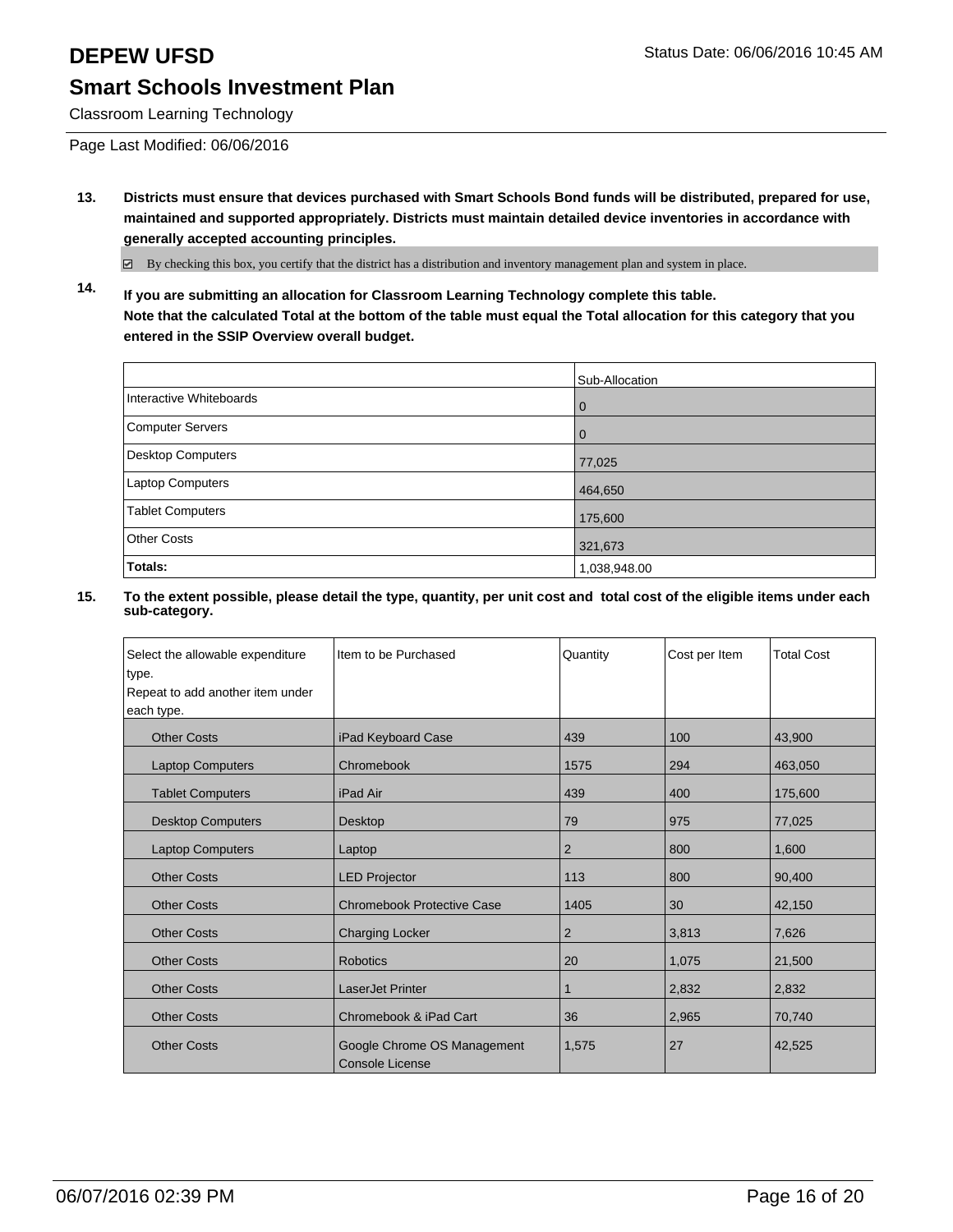Pre-Kindergarten Classrooms

Page Last Modified: 05/25/2016

**1. Provide information regarding how and where the district is currently serving pre-kindergarten students and justify the need for additional space with enrollment projections over 3 years.**

(No Response)

- **2. Describe the district's plan to construct, enhance or modernize education facilities to accommodate prekindergarten programs. Such plans must include:**
	- **Specific descriptions of what the district intends to do to each space;**
	- **An affirmation that pre-kindergarten classrooms will contain a minimum of 900 square feet per classroom;**
	- **The number of classrooms involved;**
	- **The approximate construction costs per classroom; and**
	- **Confirmation that the space is district-owned or has a long-term lease that exceeds the probable useful life of the improvements.**

(No Response)

**3. Smart Schools Bond Act funds may only be used for capital construction costs. Describe the type and amount of additional funds that will be required to support ineligible ongoing costs (e.g. instruction, supplies) associated with any additional pre-kindergarten classrooms that the district plans to add.**

(No Response)

**4. All plans and specifications for the erection, repair, enlargement or remodeling of school buildings in any public school district in the State must be reviewed and approved by the Commissioner. Districts that plan capital projects using their Smart Schools Bond Act funds will undergo a Preliminary Review Process by the Office of Facilities Planning.**

| <b>Project Number</b> |  |
|-----------------------|--|
| (No Response)         |  |

**5. If you have made an allocation for Pre-Kindergarten Classrooms, complete this table.**

**Note that the calculated Total at the bottom of the table must equal the Total allocation for this category that you entered in the SSIP Overview overall budget.**

|                                          | Sub-Allocation |
|------------------------------------------|----------------|
| Construct Pre-K Classrooms               | (No Response)  |
| Enhance/Modernize Educational Facilities | (No Response)  |
| Other Costs                              | (No Response)  |
| Totals:                                  |                |

| Select the allowable expenditure | Item to be purchased | Quantity      | Cost per Item | <b>Total Cost</b> |
|----------------------------------|----------------------|---------------|---------------|-------------------|
| type.                            |                      |               |               |                   |
| Repeat to add another item under |                      |               |               |                   |
| each type.                       |                      |               |               |                   |
| (No Response)                    | (No Response)        | (No Response) | (No Response) | (No Response)     |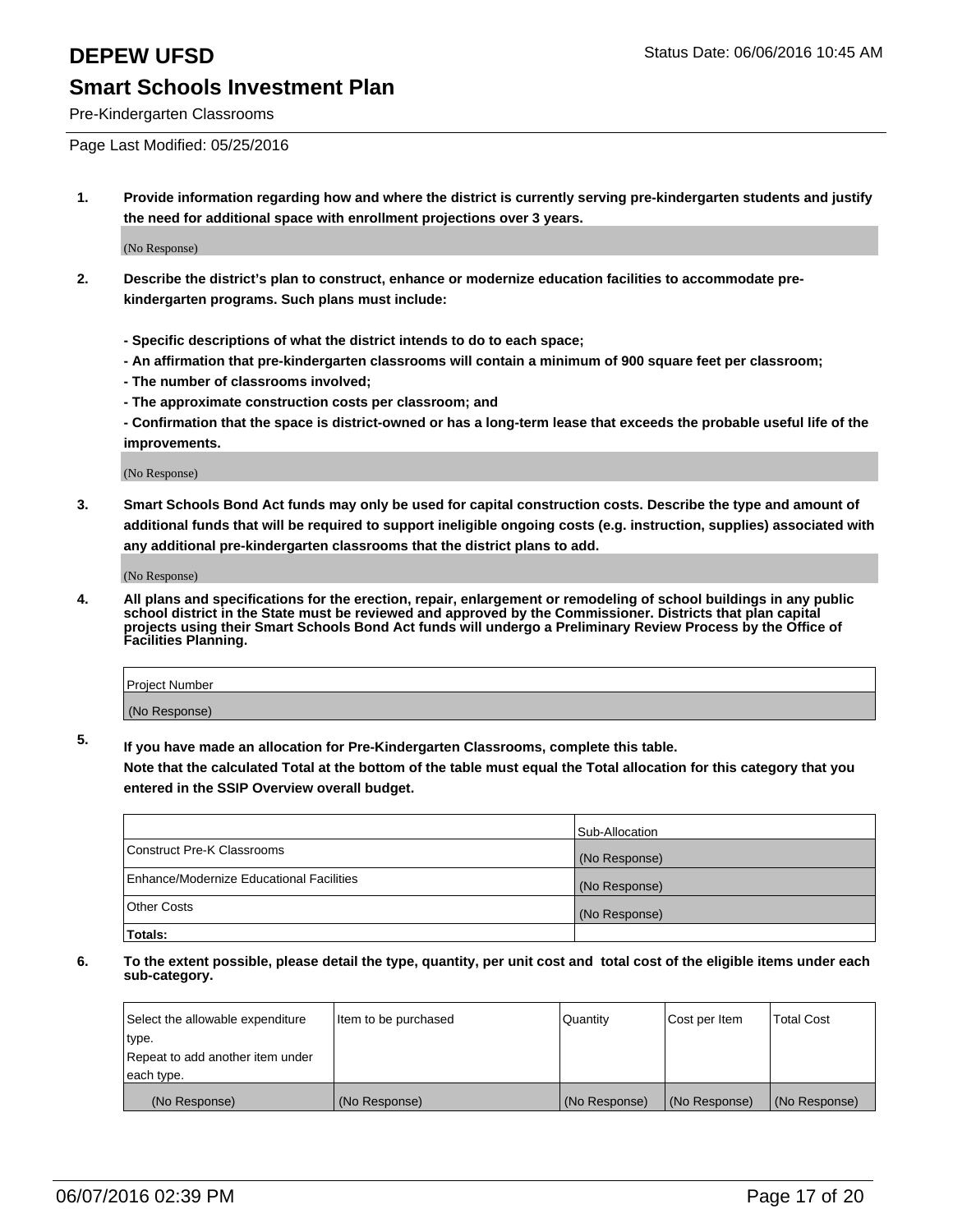Replace Transportable Classrooms

Page Last Modified: 05/25/2016

**1. Describe the district's plan to construct, enhance or modernize education facilities to provide high-quality instructional space by replacing transportable classrooms.**

(No Response)

**2. All plans and specifications for the erection, repair, enlargement or remodeling of school buildings in any public school district in the State must be reviewed and approved by the Commissioner. Districts that plan capital projects using their Smart Schools Bond Act funds will undergo a Preliminary Review Process by the Office of Facilities Planning.**

| <b>Project Number</b> |  |
|-----------------------|--|
| (No Response)         |  |

**3. For large projects that seek to blend Smart Schools Bond Act dollars with other funds, please note that Smart Schools Bond Act funds can be allocated on a pro rata basis depending on the number of new classrooms built that directly replace transportable classroom units.**

**If a district seeks to blend Smart Schools Bond Act dollars with other funds describe below what other funds are being used and what portion of the money will be Smart Schools Bond Act funds.**

(No Response)

**4. If you have made an allocation for Replace Transportable Classrooms, complete this table. Note that the calculated Total at the bottom of the table must equal the Total allocation for this category that you entered in the SSIP Overview overall budget.**

|                                                | Sub-Allocation |
|------------------------------------------------|----------------|
| Construct New Instructional Space              | (No Response)  |
| Enhance/Modernize Existing Instructional Space | (No Response)  |
| <b>Other Costs</b>                             | (No Response)  |
| Totals:                                        |                |

| Select the allowable expenditure | Item to be purchased | <b>Quantity</b> | Cost per Item | <b>Total Cost</b> |
|----------------------------------|----------------------|-----------------|---------------|-------------------|
| type.                            |                      |                 |               |                   |
| Repeat to add another item under |                      |                 |               |                   |
| each type.                       |                      |                 |               |                   |
| (No Response)                    | (No Response)        | (No Response)   | (No Response) | (No Response)     |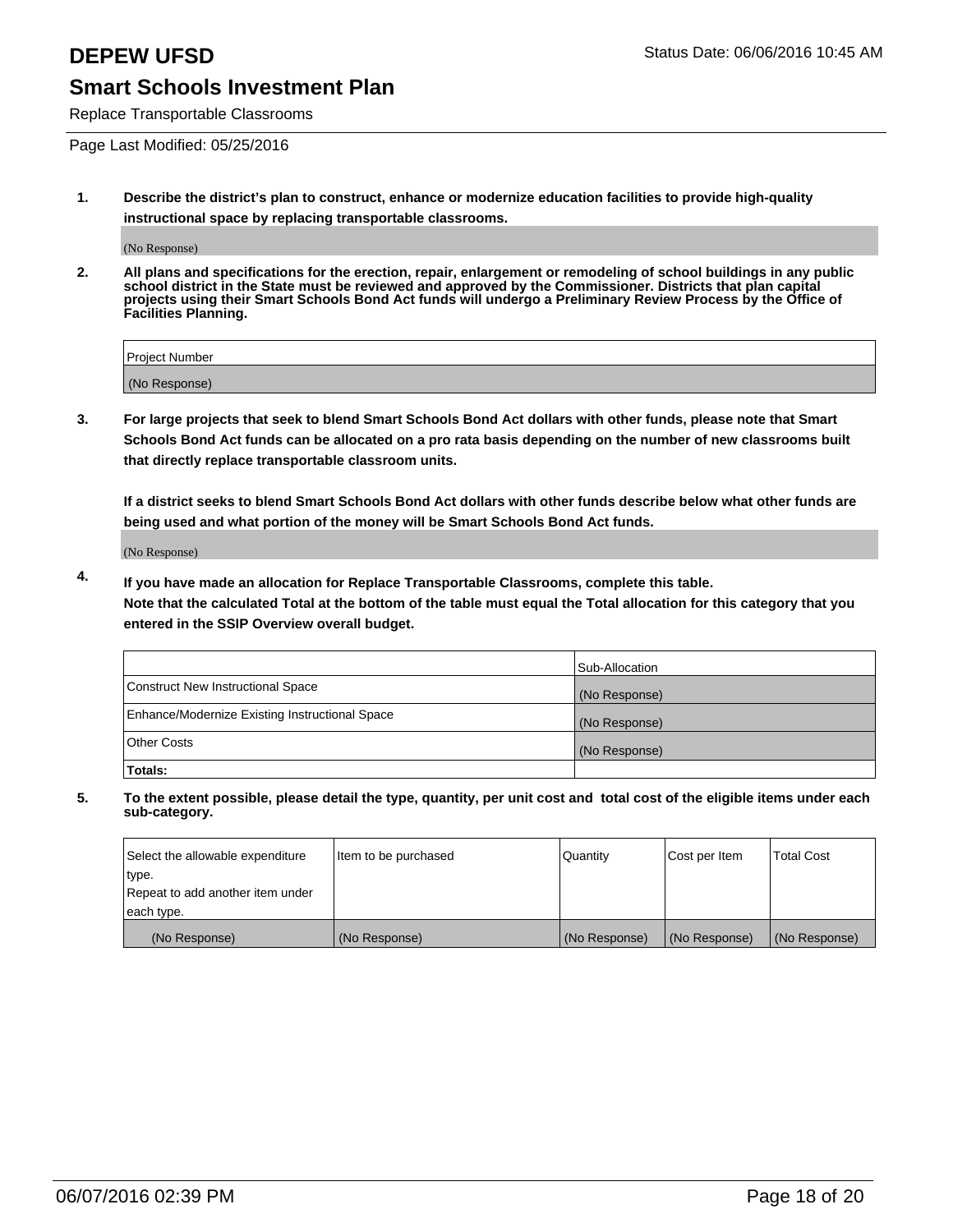High-Tech Security Features

Page Last Modified: 05/25/2016

**1. Describe how you intend to use Smart Schools Bond Act funds to install high-tech security features in school buildings and on school campuses.**

(No Response)

**2. All plans and specifications for the erection, repair, enlargement or remodeling of school buildings in any public school district in the State must be reviewed and approved by the Commissioner. Districts that plan capital projects using their Smart Schools Bond Act funds will undergo a Preliminary Review Process by the Office of Facilities Planning.** 

| Project Number |  |
|----------------|--|
| (No Response)  |  |

**3. Was your project deemed eligible for streamlined Review?**

| H | Yes |  |
|---|-----|--|
| П | Nο  |  |

**4. Include the name and license number of the architect or engineer of record.**

| Name          | License Number |
|---------------|----------------|
| (No Response) | (No Response)  |

**5. If you have made an allocation for High-Tech Security Features, complete this table.**

**Note that the calculated Total at the bottom of the table must equal the Total allocation for this category that you entered in the SSIP Overview overall budget.**

|                                                      | Sub-Allocation |
|------------------------------------------------------|----------------|
| Capital-Intensive Security Project (Standard Review) | (No Response)  |
| <b>Electronic Security System</b>                    | (No Response)  |
| <b>Entry Control System</b>                          | (No Response)  |
| Approved Door Hardening Project                      | (No Response)  |
| <b>Other Costs</b>                                   | (No Response)  |
| Totals:                                              |                |

| Select the allowable expenditure | Item to be purchased | Quantity      | Cost per Item | <b>Total Cost</b> |
|----------------------------------|----------------------|---------------|---------------|-------------------|
| type.                            |                      |               |               |                   |
| Repeat to add another item under |                      |               |               |                   |
| each type.                       |                      |               |               |                   |
| (No Response)                    | (No Response)        | (No Response) | (No Response) | (No Response)     |